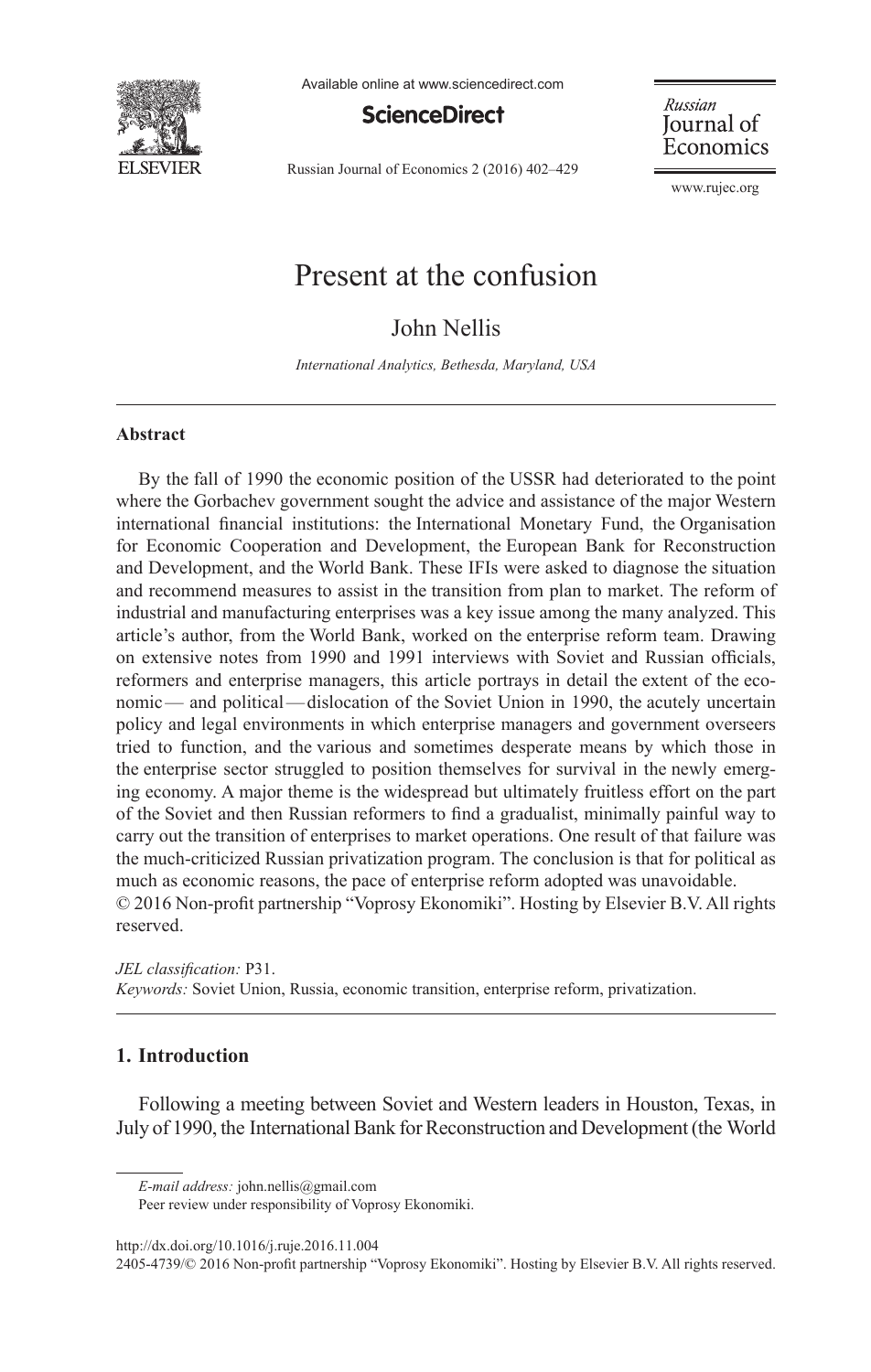Bank), the International Monetary Fund, the Organisation for Economic Cooperation and Development, and the then fledgling European Bank for Reconstruction and Development were jointly invited by the government of the USSR "to undertake a detailed study of the Soviet economy, make recommendations for its reform, and establish the criteria under which Western economic assistance could effectively support such reforms" (IMF et al., 1990, p. 1).

I was a member of the ensuing first mission of the World Bank to the then Soviet Union, in September/October, 1990. My remit was enterprise reform and the prospects of privatization. Our team visited the USSR ("All-Union") Ministry of Justice and the State Planning Committee (*Gosplan*). We then met with officials in several All-Union industrial ministries ("branch ministries"): the Ministry of Light Industry, the Ministry of Electronics Industry, the Ministry of Metallurgy, and the Ministry of Machine Tool and Tool Industry.

We next conducted visits and detailed interviews in eight industrial enterprises in Moscow, Leningrad (as it was still then named), and Zelenograd.<sup>1</sup> We also held a round table discussion with managers from six other firms who were attending a course at the Leningrad Management Institute, met with the Economic Reform Committee of the Leningrad City Council, representatives of an equivalent body in the Moscow City Council, two Vice Presidents and a Board Member of the "Butek Peoples' Concern" (an association promoting quasi-private production units in Moscow), staff of the Leningrad Management Institute, the Chairman and Financial Director of the Leningrad Lease Holders Association, Professor of Law V. Musin, who was working on the definition of property rights, the head of the Union of Cooperatives, Academician Vladimir Tikhonov, the head of the Tallinn (Estonia) School of Management, the Chairman of the Board of the Energomash Bank, the President of the Light Industry Commercial Bank, and a number of other persons interested in or working on liberalization.

I realized that this was a unique event and I took detailed notes on every discussion with every official met. Back in Washington I wrote a background paper on what I had found, stating what I thought could and should be done to improve Soviet enterprise performance. Parts of this paper were incorporated into the overall report (IMF et al., 1990). The whole of the background paper was published as a World Bank Discussion Paper (Nellis, 1991a).

In March of 2016, I rediscovered the extensive notes summarizing all the conversations held and adding details and reflections on the many visits, meetings and interviews conducted during the three and a half weeks spent in the Soviet Union. In re-reading these notes I was struck by the differences between what we outsiders thought we were seeing, and what we thought would most likely arise from what was then happening, and what was actually taking place and what eventually did occur. This is hardly surprising; "prediction is difficult, especially when dealing with the future."

But what also comes out of the notes is how most of us on the team were poorly informed as to how the real sector functioned in the late Soviet period of

<sup>&</sup>lt;sup>1</sup> These were: the *Krasny Proletari* ("Red Worker") Machine Tool enterprise, the Three Mountains Textile Manufacturing Combine, the ZIL Industrial Amalgamation (truck making), a new Machine Tool "Service and Production Association," the V. Sverdlov Machine Tool factory, the Reductor Gear enterprise, Textile Plant No. 42, and the Main Computer enterprise in Zelenograd.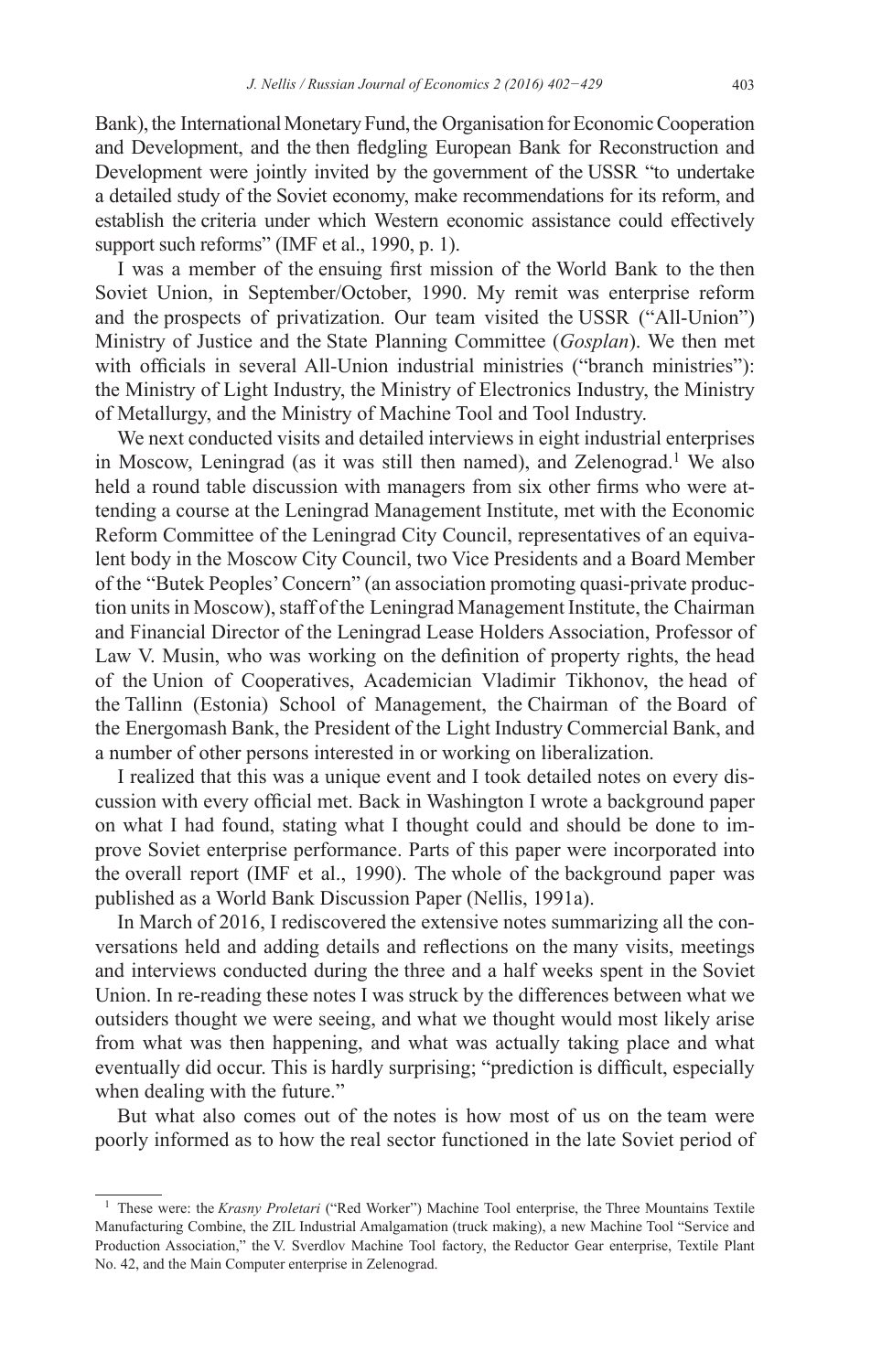*perestroika*. That is, how far, by 1990, enterprise operations had strayed from the central planning model, and how dysfunctional, chaotic and fundamentally unclear was the position of Soviet enterprises and their supporting units. Managers and administrators were caught in a position of acute uncertainty, where planning had mainly but not completely collapsed, and market thinking and mechanisms were embryonic.

Many—not all—of the Soviet managers, bankers, lawyers and ministerial officials we met were striving to determine what they could do to escape from what most of them regarded as a failed economic system. The search was daunting in itself. It was made exponentially more difficult by the fact that the Soviet political system was, in the fall of 1990, in an advanced state of disintegration. This political collapse was an over-riding central factor in all that was taking place—and a factor of which many of us outsiders had been insufficiently aware.

A re-reading of these notes 25 years later shows how much interesting detail was left out of the first report. It also reveals how much we missed. I now see that several respondents raised points and concerns that should have received more discussion and attention, then and in the period that followed. Thus, I here offer an interpretive summary of these notes in an attempt to illuminate a moment of intense socio-economic change. I conclude with a few observations on what subsequently happened.

This is not another in the long list of *post-mortems* on the Russian privatization program or the World Bank's or the international financial institutions' (IFIs) role in that process. I previously tried to assess whether we in the Bank got it right or wrong in Russian privatization, and I stand by the judgments reached then (see Nellis, 2008). These notes fall under the heading of not-so-ancient history, as a record of some revealing aspects of the last days of the Soviet Union.

#### **2. First surprises**

September 17, 1990: The World Bank's team first meeting was in the "All-Union" Ministry of Justice. Our counterparts were Deputy Director Golubov, Leonid Yefremov, Deputy Director of the Ministry's Department of International Relations, and several other staff. They said:

At present, there was a most complicated state of affairs. The established planning process was "in abeyance."<sup>2</sup> The entire economic scene was unsettled in the extreme. The political situation was worse. An economic "treaty" to determine the allocation of rights and responsibilities of the Union and Republican governments was being drafted, but important actors, particularly Russia and Ukraine, "were not cooperating." The Republics believed that all powers belonged to them, save for those few they might expressly concede to the Union. Golubov said these Republics are like "spoiled children, stamping their feet." Economic realities will soon bring them around to a more reasonable position.

A plan had been drafted—the Shatalin Plan, named after Professor Stanislav Shatalin, economic advisor to the Soviet leader Mikhail Gorbachev—to transform

<sup>&</sup>lt;sup>2</sup> In summarizing the interviews, all words in quotation marks are taken directly from my notes. Words in quotation marks were spoken by Soviet participants, or, in a few noted instances, were my personal reflections on what was said. Names of Soviet officials met are rendered phonetically; few if any gave us business cards.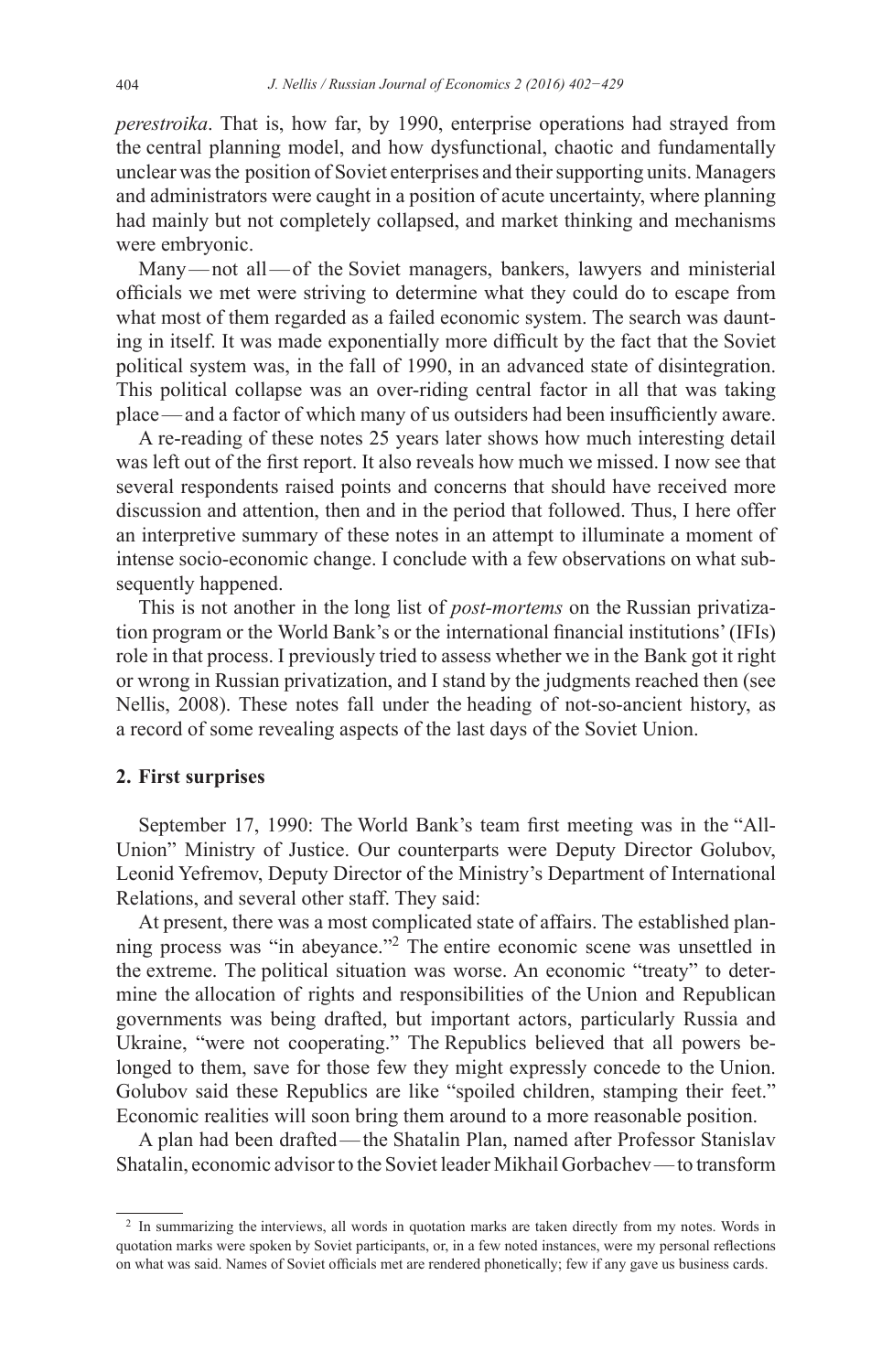the system from plan to market in 500 days, starting, theoretically, on October 15. There existed an earlier, less radical, more evolutionary set of reform guidelines, formulated by a commission under the direction of academic economist Leonid Abalkin. It had not yet been decided which of these approaches would be official policy. Yefremov said that leaders of the Russian Republic favored the more radical Shatalin approach and were stating they would, come what may, launch the 500-day process on October  $15<sup>3</sup>$ 

Golubov and Yefremov said there were many areas in which fundamental legislative, juridical and policy changes/decisions were urgently required to provide "the minimum legal requirements for transition to a market system." The team expressed some skepticism that all this could be managed in 500 days, a view strengthened by Yefremov's admission that there was an utter lack of knowledge within the ministry on most of these issues. "Everything is speculative," he said.

Yefremov went on to say, wistfully, that he hoped that when the current dust settled the constituent parts of the USSR would retain an economic structure "a bit more consolidated than the European Economic Union." He said the current negotiations must produce agreement that central authorities retained "absolute priority" on some key matters; otherwise, the Union could not exist. These statements took us aback; we hadn't realized how advanced was the process of political tension and dissolution. The shock was heightened when we later spoke with officials of the Russian Republic and members of the Economic Reform Committee of the Leningrad City Council. They asked why we had bothered to speak with Union ministries: "They no longer had anything to say."

Despite these signals, few on the team understood that the Soviet Union had but 15 months of remaining existence. How did we miss this? Perhaps we could not shake off the history of a bi-polar world and the myth of a powerful, expansive and enduring Soviet state. One Russian later told some of us (in the bar at the Hotel Cosmos) that the life of the USSR had been prolonged for a decade by the assessments of the US CIA that the Union was a great and wily power. "Even we believed it," he said.<sup>4</sup>

## *2.1. Gosplan*

A later meeting with senior officials of the famous *Gosplan* further revealed the precarious state of the Soviet system. We met with Messrs. Bezrukov, Head of the Main Computing Center; Ryzhov, Deputy Chief of the Financial Department, and Stepanov, Macro-planning and Modeling Department. The leader of the World Bank team, John Holsen, opened the session with a question: "We need to understand the future role of *Gosplan*; how will it evolve?" Following consultation the interpreter responded: "We would like to know too!"

<sup>&</sup>lt;sup>3</sup> In the week following this meeting, while the team was in Moscow, Gorbachev came down on the side of the Shatalin Plan. This decision was denounced by the then Prime Minister, Nikolai Ryzhkov, and by Abalkin himself (in his position as Soviet Vice Premier in charge of economic reform). Both claimed that the country was not prepared for such drastic measures and that disaster would surely follow. See Parks (1990).

<sup>4</sup> It's a cute line, but it was not true and we should have known it. By early 1990 the CIA was openly proclaiming that the USSR was in danger of economic and political disintegration. Perhaps this view had not yet been widely distributed, and perhaps the CIA was late in its appraisal and underestimated the speed at which the country could collapse. Nonetheless, had we been better prepared we would not have been so surprised at what we found.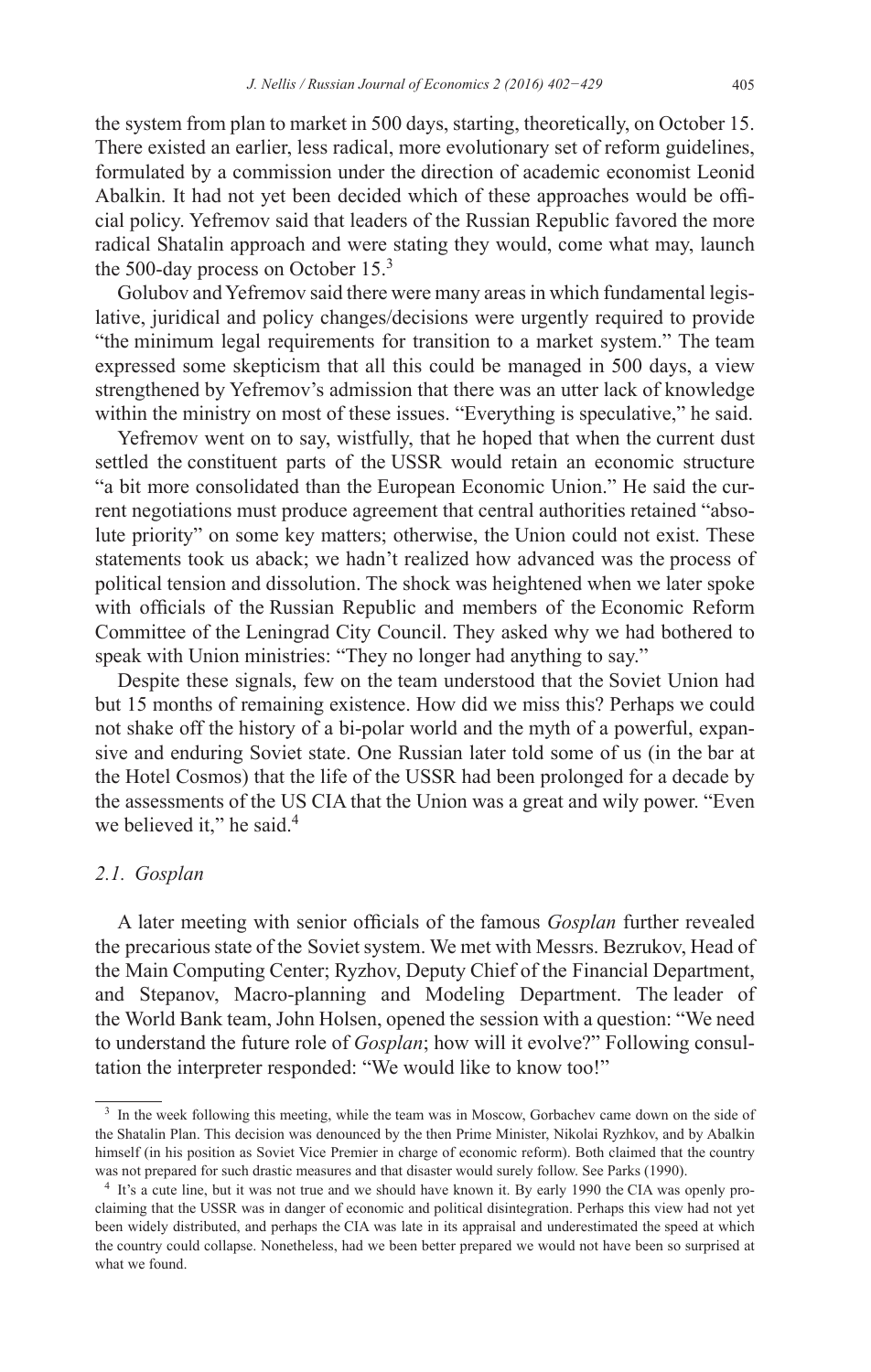The officials then tried to convince us, and themselves, that the Soviet Union, and *Gosplan*, would persist. Yes, at the moment many in the republics are "intoxicated" with the notion of full autonomy, but they will see reason: There "cannot and should not be any discussions on the point" that the USSR will continue.

Note that even here, in the principal basilica of socialist planning, no one questioned that the old system had failed and that a transition to the market, or something approximating a market, was urgently required. But those we met in *Gosplan*, and many of those we met in other Soviet ministries and central units, thought that the transition would be a gradual, lengthy affair, and that the outcome would be some sort of mixed approach. In this evolutionary process they thought (or hoped) that *Gosplan* would retain authority to forecast, analyze, assist, guide and even lead reform.

They anticipated that the remaining central state would be responsible for energy, railways, air and sea transportation, space activities, management of the defense complex, and communications and mass media. *Gosplan*, they said, was experienced in all the areas to be retained by the center; *Gosplan* (and they: a rational concern about one's personal future was evident in every conversation we had throughout our stay) could not be dispensed with.

Still, *Gosplan* had initiated change to suit the new circumstances. *Gosplan* management was "deepening the function of economic analysis," the new priority task; it would become the leading center for economic forecasting and prognosis. It would be responsible for dealing with the "social effects" of the shift to the market, including ecological issues, unemployment, pension matters; it would be the protector of those negatively affected by the transition. It would review and if necessary correct the new economic regulations and regulators. It would have a say regarding some prices. In sum, these officials were convinced that *Gosplan* would retain some operational role. We asked if they could see a point when *Gosplan*'s directive roles would vanish? No, was the response, not possible. "When scarcity is eliminated, the rules will be relaxed," said Bezrukov.<sup>5</sup>

As for the future of the real sector, the officials' evolutionary vision was that the massive, multi-divisional state enterprise/ministerial complexes would be broken down into "correctly sized" units. These would then go through a process of "corporatization" and would become joint stock companies, with all shares initially held by the state. These would then undertake a process of finding private partners (joint ventures with foreign partners were allowed by the 1987 Law on State Enterprises<sup>6</sup>), Soviet or foreign, who would bring in capital, technology, management expertise, and access to markets. Some percentage of shares would have to be turned over to these partners, but it would at first be a minority share, particularly for foreigners. These processes had just begun to start and, in their view, years would pass before substantial results were seen. Central organs such as *Gosplan* would guide and assist this evolution. Majority private ownership was a long-term prospect.

<sup>5</sup> At the end of December 1991, *Gosplan*, and all other Soviet institutions ceased to exist.

<sup>6</sup> This *perestroika*-inspired enterprise law decreed that henceforth consumer demand would partly replace planning. Enterprises would still have to fill state orders, but above quota production could, in theory, be disposed of as the firm wished. Enterprises were to be self-financing and cover their variable costs through revenues. Control of enterprises was to shift from ministries to elected "workers' collectives." Ministries and central units such as *Gosplan* were to provide guidelines, not production plans.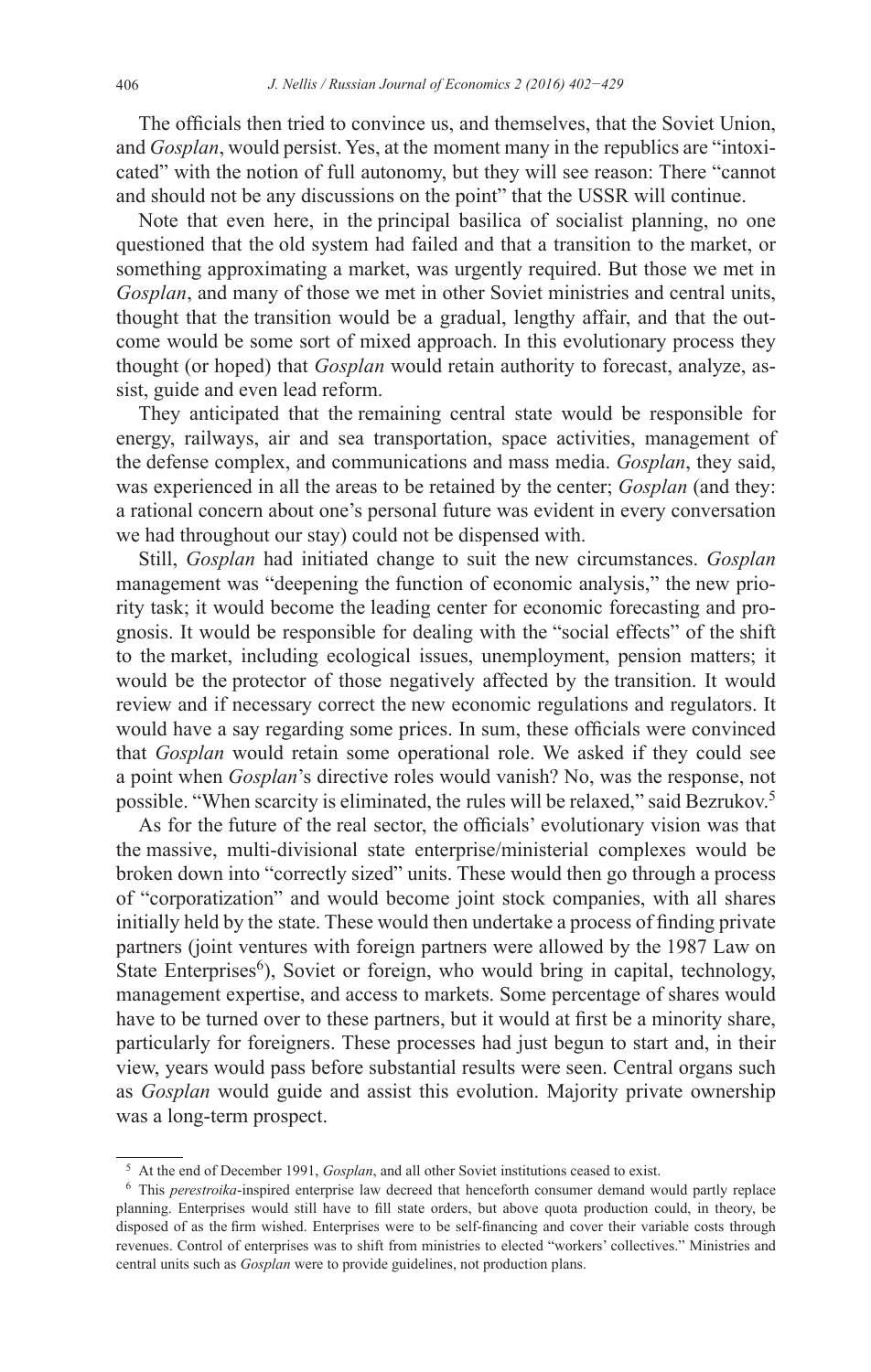### **3. Ministries and enterprises in flux**

As in *Gosplan*, ministerial officials were looking for ways to justify a continued existence and relevance in whatever system was forthcoming. Many we spoke to accepted or hoped for the evolutionary scenario offered by *Gosplan* personnel. But the more far-sighted ministerial officials realized that under the 1987 Law, and even more so under a proposed, autonomy-increasing enterprise decree scheduled to come into effect in 1991, they would receive financing only to the extent that enterprise managers found them useful.

Most enterprise managers we met welcomed the lighter directive mechanisms instituted under the 1987 Law. But, they said, these had proven partial and, ultimately, ineffective or counterproductive. They did not replace planning with a coherent, workable alternative. Planning had indeed largely vanished, but many autonomy-blocking vestiges remained, including price setting, hard currency controls, credit and capital allocations, restrictions on dealing with foreigners, and rigid rules on the use of labor. Indeed, the first results were the exact opposite of those anticipated. The semi-independent enterprises were finding it increasingly difficult to obtain inputs from their traditional suppliers (for reasons explained below). Output declined, shortages increased, enterprise debt was increasing, inputs requiring hard currency were out of reach, and retail prices had gone up for those products now partially produced outside the state order system. Consumer goods were everywhere in short supply. Enterprises that had for decades produced military goods were told to shift production, overnight, to consumer items—and they could not do it. The system was in crisis, and the need for solutions was urgent. Next steps remained unclear, however, and managers said little usable direction was coming from above.

## *3.1. Two responses*

Ministry/enterprise complexes were responding in two main ways. The first group, typified by the reaction encountered in the Ministry of Machine Tool and Tool Industry and its constituent enterprises and the Ministry of Light Industry (textiles, leather, footwear, fabrics), recognized that the old system was not simply sick, but dead and buried. In these ministries officials realized they were largely on their own to find some way of surviving, both in the enterprises and in the guidance units. They had hopes and ideas, ideas galore, but were uncertain as to how to put them into practice. It was not clear that what they proposed to do was feasible or legal. Nor was it clear where they could get the resources to carry out their ambitious plans. But at least they had plans; they were not all waiting for someone to tell them what to do.

One saw in the more forward-looking ministries, and in the affiliated machine tool and textile firms visited, a feverish quest for ideas, money, foreign contacts and partners, external advice and training. Leases and cooperatives—the allowed quasi-private forms of production<sup>7</sup>—were common in the enterprises in these sectors. Several officials and managers said they were looking to privatize

<sup>7</sup> The most radical *perestroika* decree was the 1988 Law on Cooperatives, which allowed, for the first time since Lenin's New Economic Policy of the early 1920s, small-scale private production.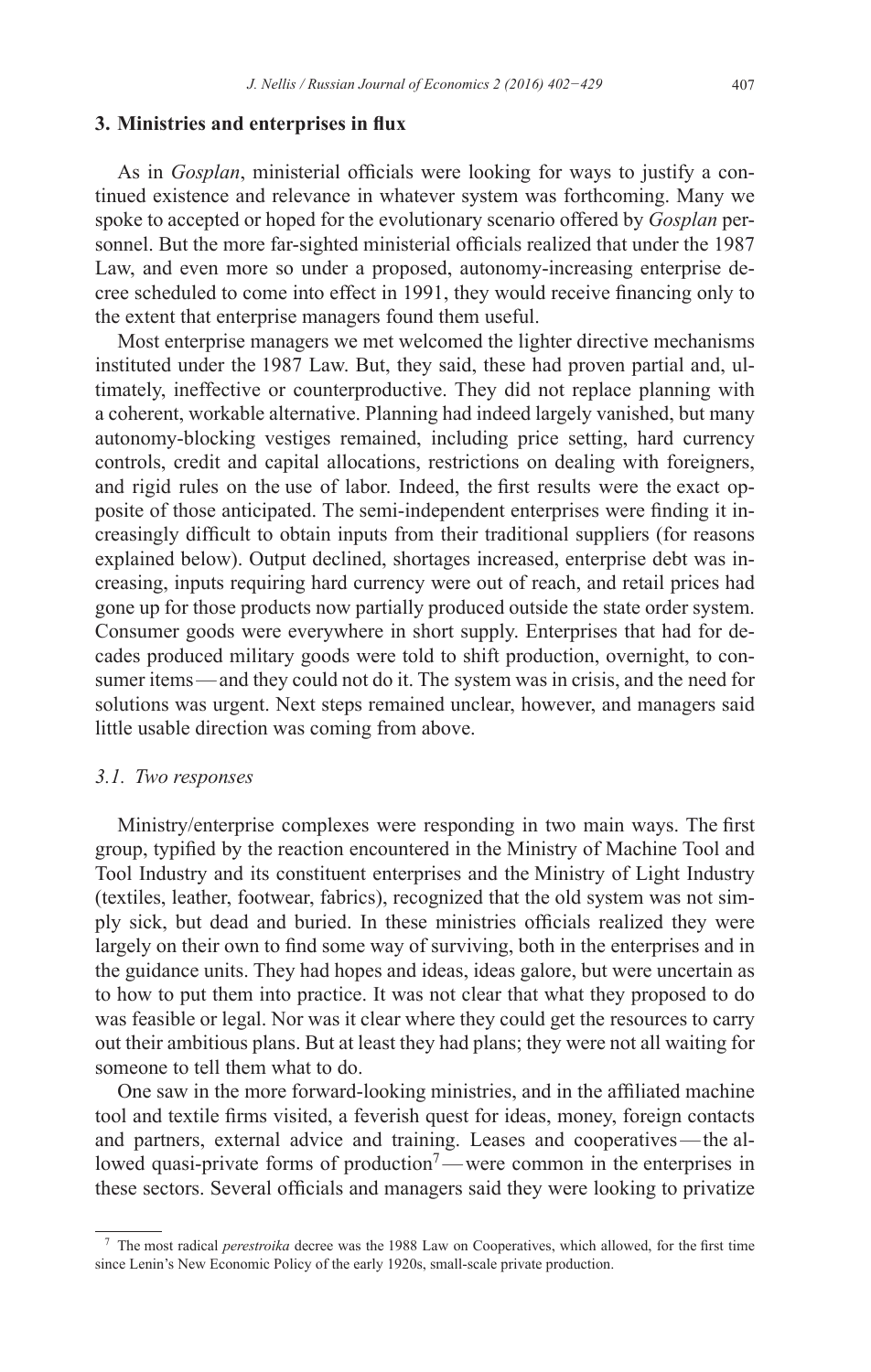machine tool firms as soon as possible, and they requested help on how to go about it. People were seizing opportunities, not waiting for orders.

A second group, exemplified by the behavior seen in the Ministry of Electronics and its Zelenograd Computer Enterprise, and even more so in the case of the Ministry of Metallurgy, was more passive and more nostalgic for the past "beauty of stability." In these agencies we heard less about proposals to deal with the situation and much more about the problems, the difficulties of carrying out the reforms, and the need for central direction. "Long term problems require central planning," said the Vice Minister of Metallurgy. He added: "We don't want to go too far;" we must avoid "extremes," we must retain the good features of the old system, and we should not transform enterprises into joint stock companies until policy is clarified and all the necessary laws are in place. We asked what reforms he would accept? He said his enterprises should be allowed to raise their sales prices—as long as the input prices remained fixed.

"I would like to know where I am," said another bemused official in the Electronics ministry. A third said, "enterprises want freedom of direction, but they also want resources and assistance in time of need. They will come back to us." What we're seeing now is just "temporary euphoria." How about privatization, we asked? The answer was that privatization "is not planned;" it is something for the far future.

Management in the Zelenograd Computer enterprise was unhappy about forthcoming changes in the tax regime. They deplored the "uncontrolled invasion" of computers and computer products from South East Asia. They said, "they simply did not know" how the coming changes in pricing would effect them. Whereas all the visited machine tool companies listed the steps already taken to distance themselves from central control, transform themselves into joint stock companies, and the joint ventures they had already concluded or were negotiating with foreign partners, the Zelenograd Computer manager said they had started thinking about such possibilities. He said he was "happy" to be a member of the Ministry of Electronics.

As our acquaintance deepened it emerged that there were plenty of problems even within the forward-looking group. The issue was that as central economic and political control eroded, a large and increasingly unsupervised group of entrepreneurial managers and administrators started seizing control of productive assets and using them primarily if not exclusively for their own ends. Just as we outsiders had not realized the essential fragility of the Soviet state, so too it took us some time to grasp that by the fall of 1990, the Soviet industrial complex had become a vast arena of wheeling, dealing and stealing.

## *3.2. How to do it*

For example, at a meeting in Leningrad, we met with a Mr. Stryapin, "an enormous man, whose size is matched by his drive, energy and liveliness," say my notes. Stryapin was General Director of a "Service and Production Association" being constructed to supply computers and numeric controls to the Soviet machine tool industry. An experienced manager, Stryapin said he regarded his recently acquired autonomy as both invigorating and perplexing. He now could obtain foreign machinery and technical materials superior to anything available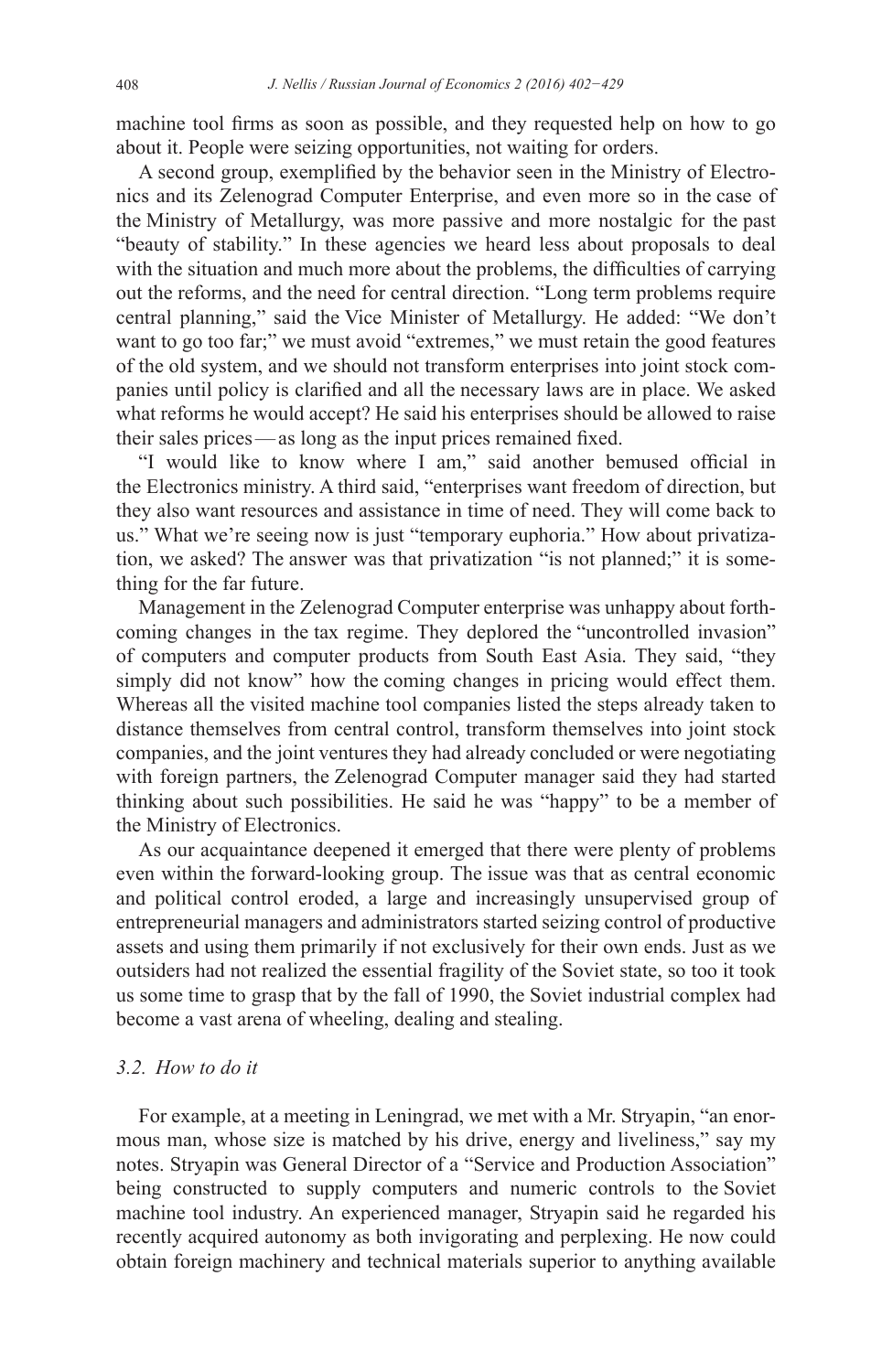internally. Stryapin said enterprises now could, if they jumped through a large number of bureaucratic hoops, retain a percentage of any hard currency earned. They had gained access to foreign markets. He himself, he said with pride, had visited Chicago and several European centers to search for partners, ideas and customers. On the down side, the inputs and financing previously provided by the state had dried up. Enterprises were now starved of supplies, working and especially investment capital. He saw the irony of the situation: In the 1970s, when they had financial resources, enterprises were prohibited from dealing with Westerners; now they had permission to do so, but no way to pay.

With remarkable candor, Stryapin led us through the labyrinthine process of how he and his collaborators, starting in 1988, managed to get inputs and finance for his new enterprise under construction. We need to build our own computers for machine tools, he said, because those provided by the Ministry of Electronics were few in number and poor in quality. He said the producers in that ministry have "no incentive to change." Recognizing the need, he and his Minister, Nikolai Panichev (see below), then began to plan this new-style venture.

In 1988, he obtained basic start-up funding from the traditional source, his parent ministry. He had hoped the ministry would provide all the finance needed. But the ministry itself was starting to feel the financial pinch. Despite strong personal support from the Minister, the amount secured was less than needed. Stryapin then went looking for credit to fund the 67 percent of the operation that could not be financed by the ministry.

In the past, loans to enterprises from the Vnesheconombank (the VEB, until 1987—Vneshtorgbank; a state agency) were more or less automatically guaranteed by the state. Post-87, this guarantee was granted less frequently, and the VEB became much more demanding with regard to repayment prospects. "We are now living in a wide-open bazaar," said Stryapin.

It seems that part of his in-country costs were covered by a loan from the VEB, guaranteed by Western partners, perhaps from Germany. Precisely what these partners were receiving in return was unclear. Most probably, it was a combination of commitments to provide output, and a speculative bid by the partner to gain a foothold in a new market of considerable potential.

Less opaque was the method by which the plant was actually being built. Stryapin had signed an agreement with a Finnish firm to construct most of the new plant. Funds for the building came from loans from Soviet banks. Stryapin said it took 18 separate applications and many follow-up meetings with the VEB and other state funding agencies to secure money to pay the Finns. The builders, said Stryapin, had also obtained credits from a Finnish state export promotion agency. We pay the Finns with funds from our loan, and they then repay their loan with the Finnish agency, he said.

The Soviet enterprise then purchased from a Finnish machine tool maker, affiliated with the construction firm, machines that would eventually be used in the new plant. While the plant was under construction Stryapin leased space in Finland from the Finnish firm. The purchased machines were set up in this space. Stryapin and the Finnish firm somehow found a way to staff this leased space with Soviet workers from the machine tool sector. This labor used the machines to make finished products. The Finns sold the products in the West; the Soviets received training in use of the machines and Western business methods and procedures. The equipment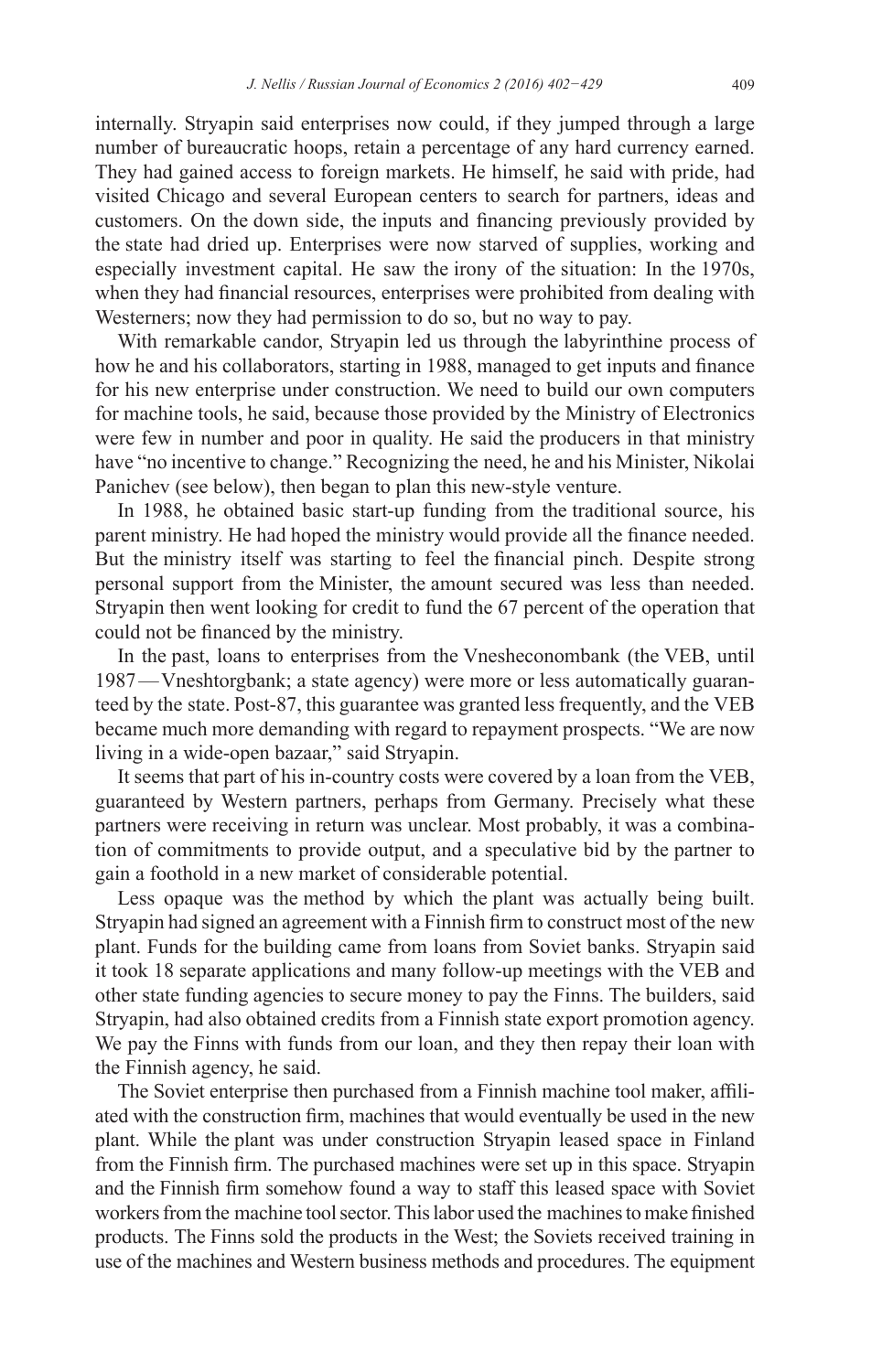and the workers were to return to Leningrad in 1991. The new plant was supposed to open in June of 1991, but construction was behind schedule. The Soviet banks had several times delayed tranche releases of their loans, and called in Stryapin for additional reassurance about the nature of the proposed operation.

The many cloudy areas in this presentation led us to return to the central questions: What is the state getting out of its investment? Who is the owner, now and in the future, of the enterprise? We never did get an answer to the first question. Regarding the second, the answer was a simple "we don't know." His view, or hope, was that government, Union or Republican (he didn't care which, but he had much higher hopes for the government of the Russian Federation), would eventually sell them, or better yet, give them the firm. And by "them" he meant the Workers' Collective, led by management. Then all questions of ownership would just disappear. (This is not that far from what eventually happened in many enterprises.)

We asked, are all these arrangements legal? Stryapin cheerfully admitted that he was operating well outside of "Soviet norms." He said he knew of no law covering many of his activities, and where there were laws, he was pretty sure he was breaking them. For example, he was concluding sales and barter deals with foreign firms without central knowledge or approval. He had sent Soviet workers to labor in Finland. If there was a crackdown, "I could go to Siberia, one way." But "we don't have a right not to do it;" the crisis situation demands it. The World Bank attorney on the team said to Mr. Stryapin, "you need a good lawyer." "I don't need a lawyer," he said, "I have a fast car."

Four days later the team held a second meeting with Mr. Stryapin. He presented us with a different business card, stating he was "President of the Leningrad Industrial Estates Association." He also presented a less confident and more stressed demeanor. Minister Panichev had just informed him that his venture would receive no further funding of any sort from the ministry. And the VEB was refusing to advance any more funds to his or any plant in construction; it would henceforth only fund up-and-running operations in order to boost production and alleviate the growing shortages in consumer goods.

Stryapin said the cutoff of credit meant there was not enough money to meet his current costs. He had insufficient materials and inputs, "I've run out of finished product to barter," I am working "furiously…in our crazy banking system to keep the firm going until some foreign partner—our only hope—arrives," and there was no "coordination and policy" coming from Moscow. He did not know how he could make the next payment to his Finnish construction team. Indeed, if he couldn't raise cash or a guarantee from a foreign partner immediately, the entire venture might collapse.<sup>8</sup>

### *3.3. Things fall apart; the centre cannot hold….*

Interviews with officials of Stryapin's parent ministry, and managers interviewed in other machine tool firms clarified, somewhat, what was happening.

<sup>8</sup> I never learned what ultimately happened to this venture. Former World Bank staff member Igor Artemiev informs me that the energetic Mr. Stryapin is still active in several St. Petersburg business operations, mainly in the real estate and "self-regulatory organization" sectors. The latter are private firms that "are increasingly replacing government regulators" in fields such as construction. (Personal communication.)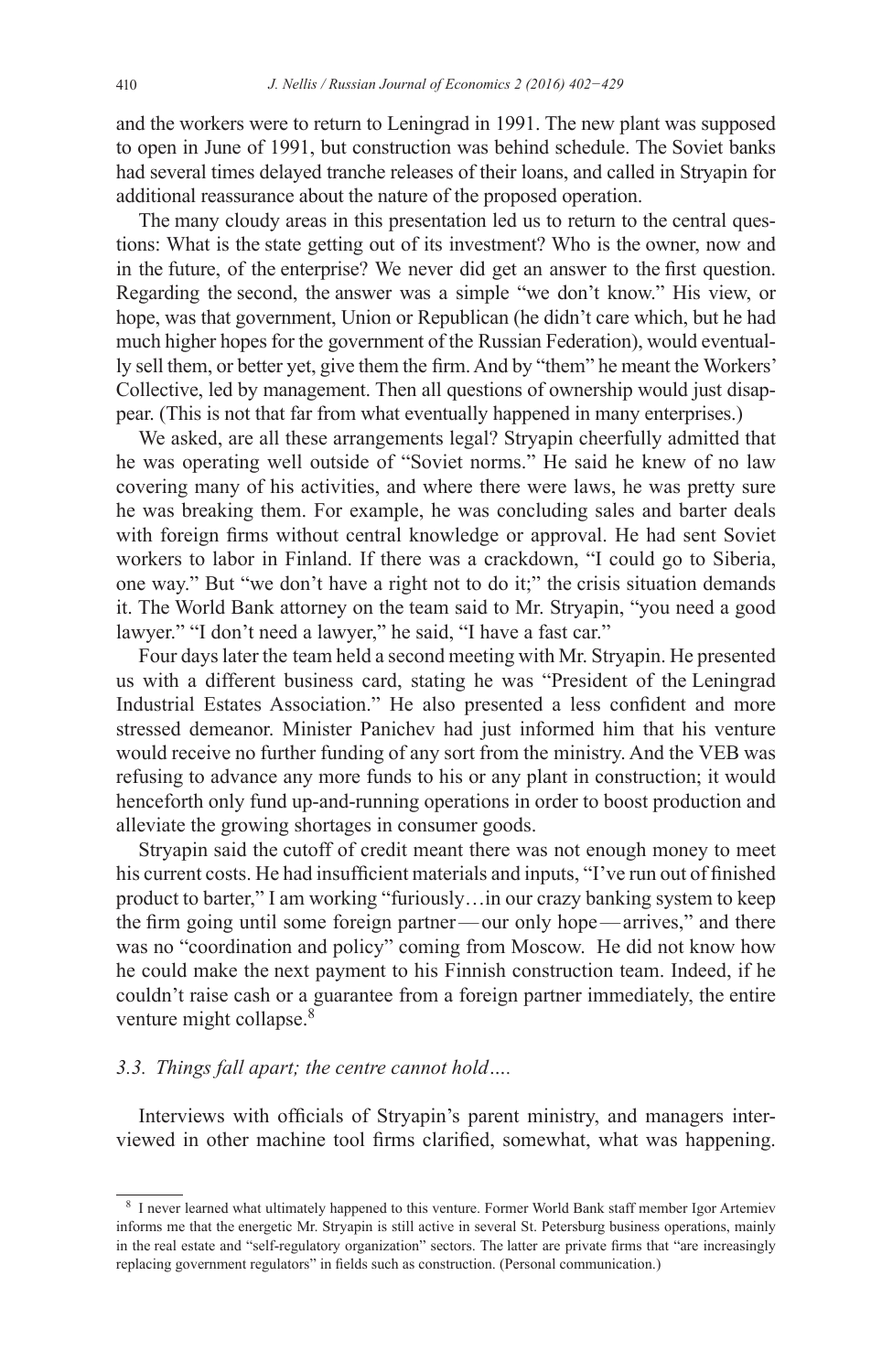On our first visit to the Ministry of Machine Tool and Tool Industry in Moscow the team met with Minister Nikolai Panichev. His Ministry comprised 14 specialized directorates, supervising 600,000 employees across the Soviet Union, working in 317 enterprises and units producing annually items worth nine billion rubles. Forty-five percent of production was machine tools. Only forty-five percent? Yes, he said, we also produce washing machines, toys, motor blocks and agricultural products.<sup>9</sup>

We've worked hard in the last two years to set this industry on the road to the market, said Mr. Panichev. The number of employees working in our central offices has fallen from 1450 to 500. We've studied foreign models, such as the Austrian state industrial holding company, General Motors and Ford. We think the ministry could transform into something like them. We're shifting to the function of "protecting the interests of our enterprises in their relations with the state." We're helping them obtain loans. We've helped firms introduce cooperatives, leases and joint ventures into their activities. We're directing the process of changing the enterprises into joint stock companies, with a view to eventual privatization. We've assisted our enterprises in making 62 transactions of various sorts with foreign makers or buyers of machine tools.

Nonetheless, he said, remaining problems are many. Our technology is old and obsolete. We produce small runs, with high production costs. All this is caused by excessive vertical integration. Our Soviet customers are complaining; they need improved machines. In particular, the consumer goods we produce are of poor quality. We need to improve the quality and quantity of production. We need financial and managerial resources. We've initiated many points of contact with Western firms and potential clients, but our joint ventures mostly remain at the idea stage; they are not funded. "We urgently need to conclude deals," he said; "we need \$500 million in refurbishment capital."

Panichev praised the great psychological shift underway in officials and especially managers in his sector. They are now "seizing opportunities, counting money, trying to make and increase profits…." This ministry started more quickly than others and we are starting to get results. But: The state supply system, run by *Gossnab* (state supply committee), was in tatters. Suppliers were refusing to follow its commands, and were—to maintain their own production—resorting to barter to obtain their essential inputs (thus partly explaining Stryapin's input problem). The State Arbitrage Commission had formerly resolved disputes with suppliers. This was now working sporadically. To make matters worse, *Goskomtsen*, the state price committee, was still setting a number of prices that make no sense for our semi-independent enterprises.

### *3.4. Off to the enterprises*

Our team next visited nine enterprises. The two stylized cases already discussed present the essence of the issue: The Leningrad Machine Tool Association,

<sup>9</sup> Every industrial unit we visited, no matter its primary field, was also making a range of consumer items, usually in sectors with little or no connection to their primary product (e.g., a gear-making enterprise also produced a line of children's toys). When asked why, the officials usually shrugged and said, we were given orders to do this. No manager or ministerial official we met in the USSR in 1990 suggested that these consumer product lines be dropped; on the contrary.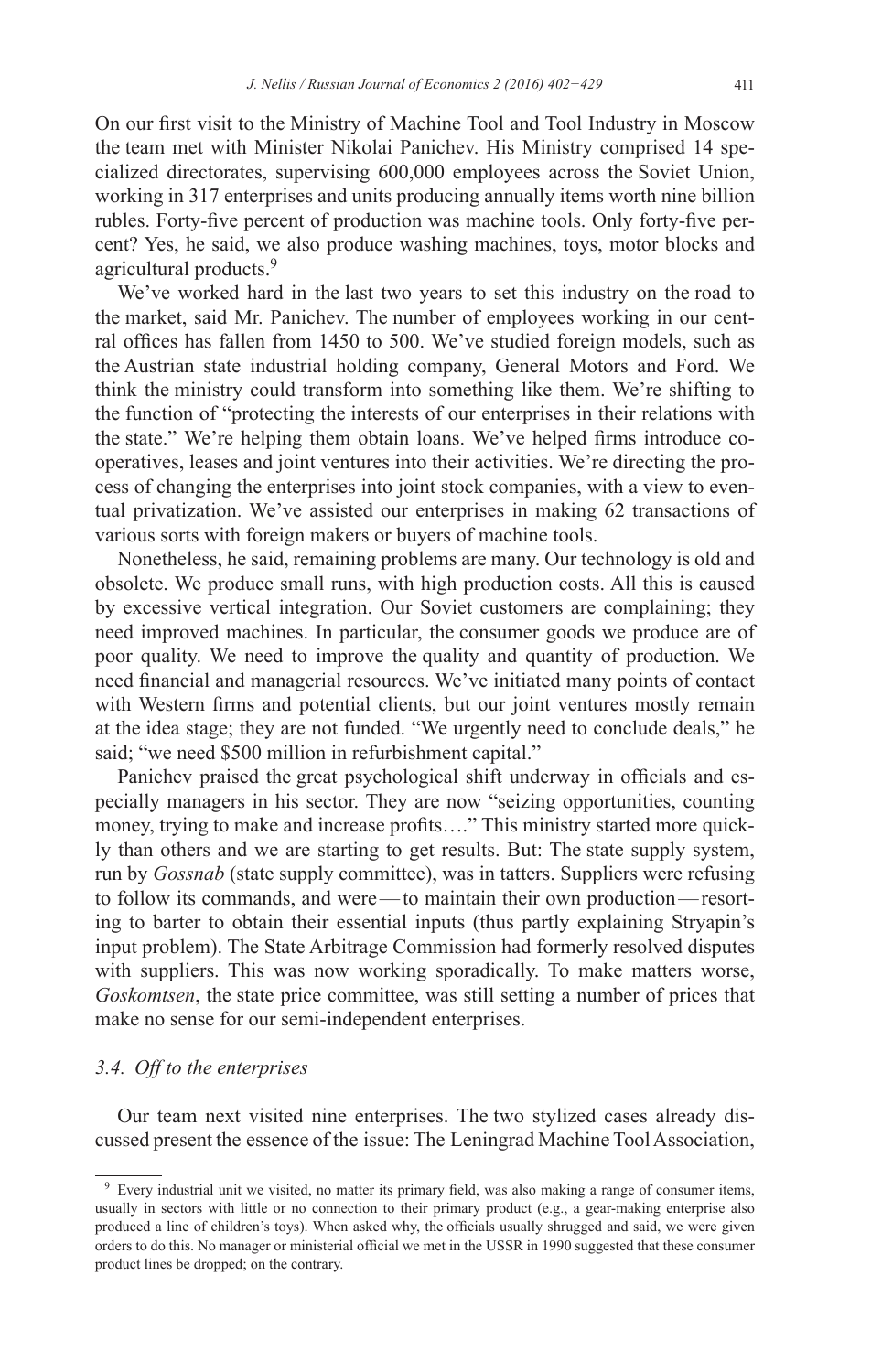and the Zelenograd Computer enterprise. A more detailed flavor of what we were told is found in the following excerpts of the notes on a few of the more revealing enterprise visits.

## *3.5. Three mountains textile manufacturing combine (Moscow)*

The plant sits on 9.3 hectares of prime Moscow real estate, on the Moscow River, very near the famous Ukraina Hotel (since 2009, the Moscow Radisson Royal hotel). It has a workforce of 3,500, of which 2,600 are women. The allfemale management team struck us as very much on top of events. They deplored the old planning system. Now, they said, there was much more interaction with clients and response to their demands. Banks that formerly controlled us are now our partners. The "tons of paper" and special personal relations that previously determined if we would get credit have now been replaced with more businesslike arrangements. We have direct and productive relations with our suppliers. We supply what our customers ask for. Most of the changes we've recently seen "are for the better."

The huge remaining problem is obtaining inputs. If a supplier is within the Russian Federation we handle the process and this still, more or less, works. If the supplier is outside of Russia—which is the case for our principal input, cotton—an agency of the Russian government is supposed to manage the transaction for us. But inter-republic trade is breaking down. We are experiencing problems, and they are growing in number and intensity. The enterprise had one experienced manager working full time on obtaining inputs, mainly by barter deals.

To date, everything is sold at the same price. Through state orders? The response is that state orders are theoretically gone, but "nothing has changed in practice." Next year, they've been told, the state order portion will fall to between 40–60 percent of production. That should be "very interesting," says the Director.

"Inspired by the ideas of *perestroika*," they have initiated discussions with their ministry with a view to leasing the entire enterprise. This is mainly a management idea, but the workers are going along with it. Managers believe that under a lease they will be better placed to produce higher quality goods at a lower cost. They also believe it will help them overcome the workers' general "indifference" and lack of motivation. The workers, they say, are not interested in improving product quality or enterprise profitability and productivity; they are only interested "in increasing their personal incomes."

They explain that under the old and still used pay system, bonuses went to enterprises that exceeded planned production amounts. The total number of workers divided the total bonus; all received the same amount. "Those who contributed and those who did not were rewarded equally." It was impossible to dismiss anyone who showed up for work and was not overtly drunk, disorderly or defiant. It was impossible to deny the premium to anyone. A revised system started in May of 1990 will soon allow us to reward extraordinary workers— "and there are many"—and take into account differences in needed skills, time of shift, degree of difficulty and danger in the task, etc. The idea is to reduce absenteeism and link pay to production. Most workers favor the new system, but some are resisting.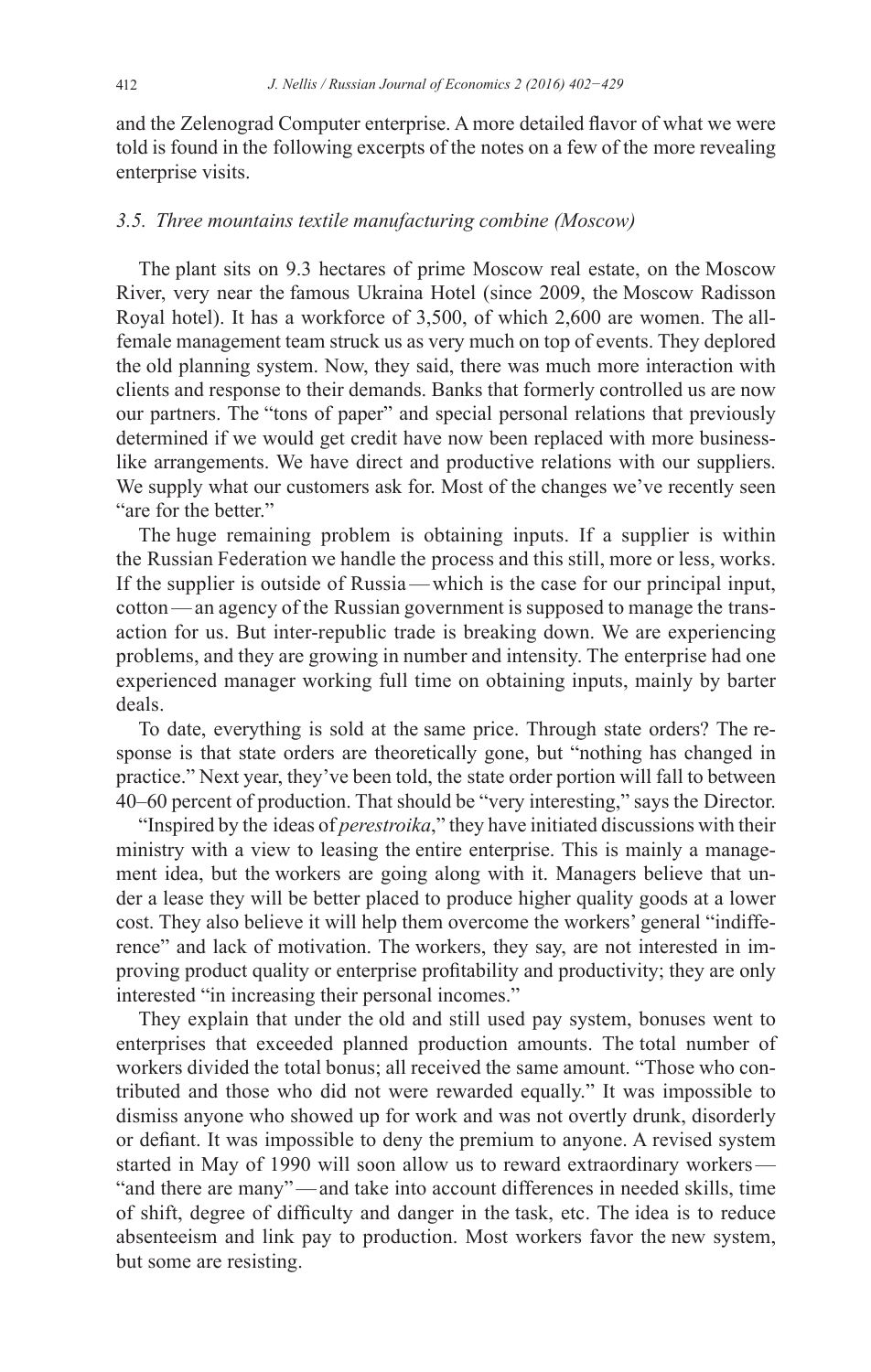We ask if the land on which the enterprise sits will transfer along with the lease. They think not, but they would love it if it did; they know they are sitting on a goldmine.

## *3.6. Sverdlov machine tool enterprise (Leningrad)*

General Director Pokassyuk said this was one of the oldest machine tool operations in Russia, dating from the 19th century. Twenty-five percent of output was exported, half of this to hard currency markets such as Japan, Argentina and Brazil, the other half to  $CMEA^{10}$  countries. This firm too had a consumer goods line, consisting of refrigerators, kayaks and garden tools. Despite its comparatively small size, the enterprise was vertically integrated and contained its own design unit, construction firm, transport section, etc.

In this enterprise the consumer goods line was linked to their core product: The enterprise made small saw-lathe woodworking shop combinations for handymen; these were in very great demand. This activity had been hived off and was now being run by a cooperative within the framework of the enterprise. The cooperative "buys its inputs from the enterprise" and sells most of its finished goods back to the enterprise. The cooperative could sell above quota production, but only "at the state price."

Director Pokassyuk said he wanted to expand the consumer goods operations since demand was so high, and dissatisfaction so widespread with the poor quality of similar goods produced in other firms. "Yours is better?" we asked? "Yes, the workers in the cooperative receive a higher wage and work harder and better than those in the state owned section." He would like to divide the entire enterprise into cooperative units. We ask, what prevents you from doing this? "We cannot get any more inputs," he said. Lack of inputs and finance is the reason we do not break up the enterprise into many cooperative units. Banks want only to deal with ministries and large enterprises; cooperatives are new and small units of unsettled legality. Getting credit in these units is very difficult.

As in the textile firm, the manager said workers in the state-owned portion of his enterprise were not motivated or interested, and that his job was difficult because wages were not tied to performance. He and his management team had proposed to central officials an incentive-based scheme for the enterprise as a whole, but the idea had been rejected. Still today, he said, the national salary system overrides enterprise level suggestions. At the moment, "workers don't care and management lacks the power to discipline them." Pokassyuk drew attention to a policy others mentioned: that if an enterprise's wage bill exceeds a specified level of average pay per worker, the state imposes a tax equal to the whole of the excess. Central authorities could and did, by this means, prevent any state enterprise from trying to boost production through monetary incentives.

We asked, suppose government simply handed over the firm to the ownership of management and the Workers' Collective; what would happen? His interesting reply, particularly in light of what later happened, was "we have had a long and

<sup>&</sup>lt;sup>10</sup> The Council for Mutual Economic Assistance (CMEA) was a Soviet sponsored trading bloc of Eastern European and a few other socialist/communist countries, in existence from 1949 to 1991. It was also known in English as COMECON.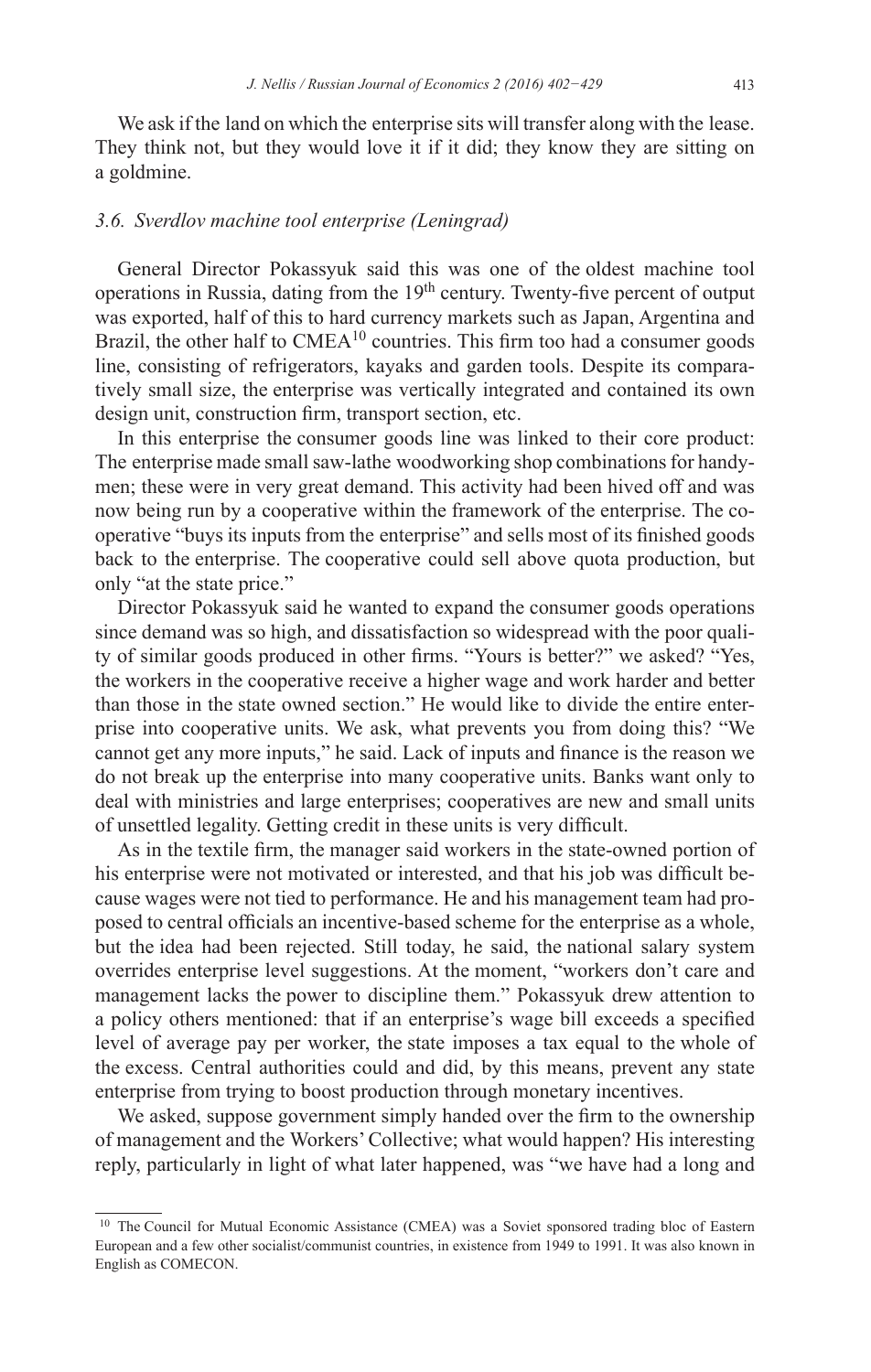negative experience with property that costs nothing." He added that the need is to "organize the situation so that people are rewarded on the basis of their effort. We need to awaken the interest of workers." Attitudes can and should be changed, said Pokassyuk, but it needs management with personal capital at risk. He says the state is the owner of the enterprise, but a bad one since it consistently takes steps that work against the interest of the plant. In fact, he says, "I am the owner."

Is there excess labor in your plants? "Yes," was the answer. He estimated that if the operation were organized wholly in cooperatives one could manage well with 50 percent of the current workforce. "We had to employ more labor than needed;" plan fulfillment overrode all cost considerations.

# *3.7. Reductor Gear Enterprise (Leningrad)*

This Leningrad enterprise employs 525 employees and produces 150,000 gear assemblies annually. Reductor also produces a line of children's toys. The interesting aspect of Reductor is that it operates entirely as a lease, one of only three stateowned enterprises (SOEs) in Russia to do so, according to the managers. In 1987 the plant was in acute deficit and state inspectors had determined that the quality of its output was very poor. The plant closed. In 1988, in a last-gasp salvation measure, the Ministry of Machine Tool and Tool Industry leased, for a period of 12 years, the enterprise to its Workers' Collective (WC). To assist Reductor, the enterprise was given a monopoly on the production of the type of gears it makes.

Reductor managers said that total Soviet demand for their gear assemblies is 500,000 units a year. We asked if Reductor makes 150,000 units annually, and has a monopoly, how is the rest of the demand fulfilled? The managers thought it was not being met, either by other producers or by imports. They said that the uptick in demand was recent. It stemmed from enterprises converting from military to civilian production, and which now used their type of assemblies. Will Reductor expand to meet this demand? No, they said, it cannot. "We are at the limits of production in our cramped space and with our old production machinery." To meet demand they would need a new plant, money, foreign partners, etc.

We ask: If government were to allow imports would it be easy for competitors to enter the market? Oh yes, they say; the technology needed to produce these gear assemblies is simple.

We ask how Reductor gets its inputs? As a lease operation we have no normal state supply arrangements. Rather, Reductor has an "agreement" with the Ministry of Machine Tool and Tool Industry; it provides us with inputs at a set price. In turn, the Ministry takes all our output at a set price.

Reductor is nicely cushioned in other ways as well. We learn that the normal lease fee for an enterprise of this size is constructed as follows: One calculates the total historical (book) value of the assets. One then adds in a percentage of "profits" (quite differently defined from the GAAP process<sup>11</sup>) of the operation, and a fee for any services rendered by the lessor, such as utilities. One then di-

<sup>&</sup>lt;sup>11</sup> GAAP; generally accepted accounting practices, used in constructing financial statements. For example, we were told in some enterprises that "profit" was calculated as total revenues minus total variable costs, with no subtractions from revenues for taxes, depreciation or finance charges. In some cases it seemed that subtractions from total revenue might not include labor costs, thus boosting "profit" enormously.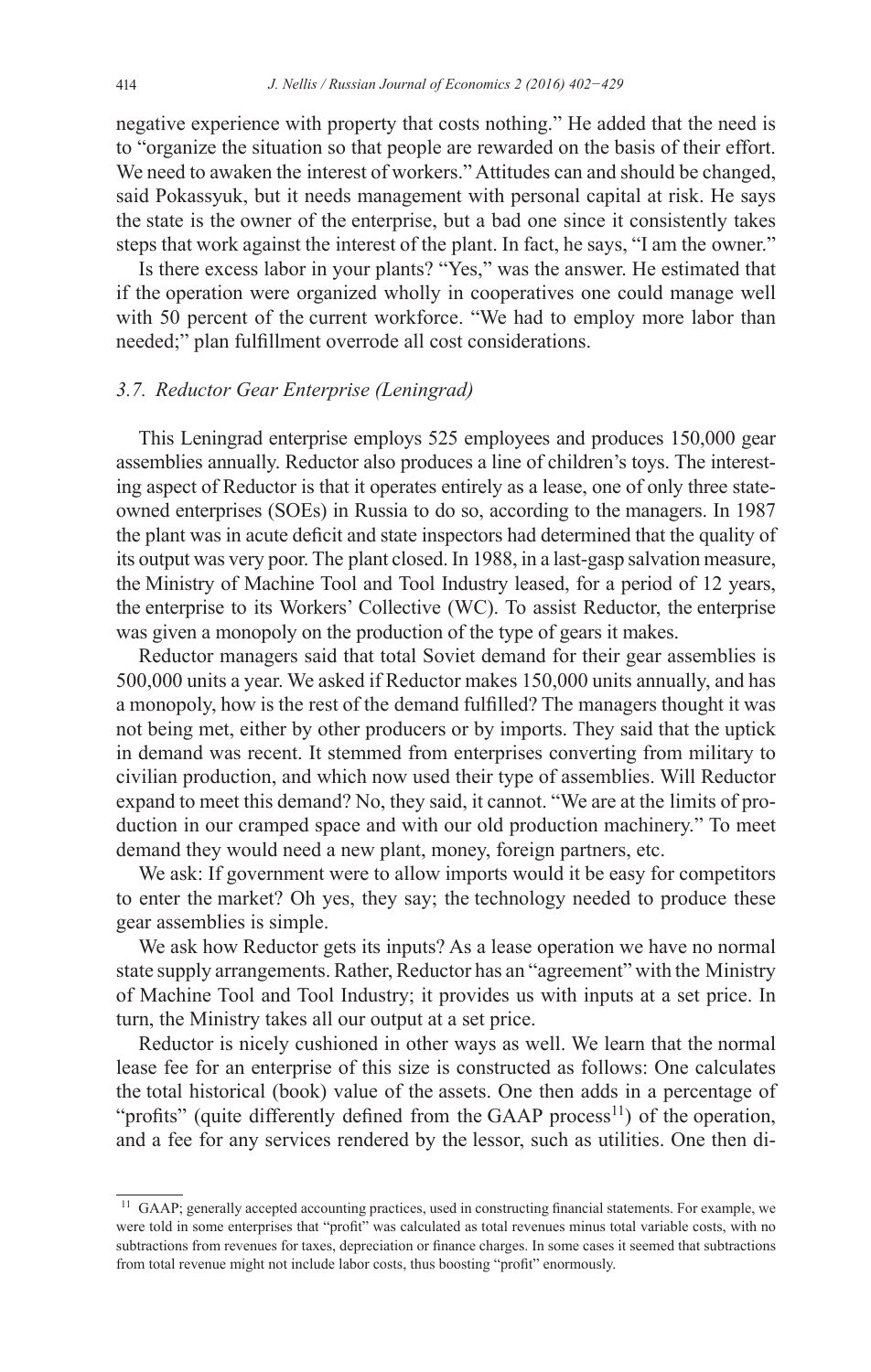vides this sum by the number of years of the lease to arrive at an annual lease payment. Applying this formula would result in Reductor paying an annual lease fee of about 500,000 rubles a year.

In Reductor's case however, the very poor physical and financial condition of the operation led the Ministry to reduce the lease fee to 150,000 for the first two years of operation, to exclude from the fee any portion of profits, and to accord to Reductor tax-free status for 24 months.<sup>12</sup>

The management team says that the number of workers has stayed the same after entering lease status, but managerial staff was reduced by 25 percent. Wages for all were doubled. The quality of output increased significantly, they claim, while the quantity showed only a slight gain.

How does the lease operate in practice? Here the Workers' Collective seems to be more active and involved than in any other enterprise we visited. They say the WC chooses the Director. There is strong competition for the post (my notes add: "which might make it likely that maintaining high pay for the workers will be a number one priority of management"). Representatives of the WC meet quarterly to set general policy, and a 15 person "executive committee" meets monthly, to "settle the question of how to allocate profits."

We ask who speaks for capital? What steps are being taken to see that the unit is not decapitalized, or run into debt in order to maintain the salaries of employees? Why are no funds set aside for needed future investment? From the responses, it is clear we are very far apart in our notions of how a production unit should operate. For them, the key is maintaining the incentive wages. They say it was the lack of these that led to the near-demise of the plant in 1987, and it is only the presence of these that keeps the operation afloat. Maintaining the comparatively high wages is their main concern, and our talking about subsidization, net welfare losses and distortions means little to them; it is just alien economic theory. Their solution to potential problems is to ask the authorities to extend the monopoly, the low lease fee and the tax holiday. Then all will be well.

### *3.8. ZIL truck enterprise*

We visited the enormous ZIL plant in Moscow. Deputy General Director Borunov explained that ZIL ("*Zavod imeni Likhachova*," or "factory named after Likhachov," a former General Director) was an "industrial agglomeration" of fifteen factories. This one was the HQ and final assembly plant for the inputs produced in the other fourteen. The enterprise made 200,000 trucks a year. All inputs, save for the diesel engines to which they were converting, were made in the agglomeration. ZIL employed 160,000 people Soviet-wide. In addition to trucks "we make refrigerators, microwave ovens, compressors, candlesticks and other consumer goods." Why? Because ZIL "had the technical capacity to make these items" when the need was perceived. "We are thinking in terms of the needs of the people."

<sup>&</sup>lt;sup>12</sup> This was but one of many examples we encountered of cooperatives and lessees paying comparatively little for the assets they used coming out of state-owned firms. We were told that government officials were calling for asset valuation based on some notion of market value, but that this was "simply impossible to calculate in the present circumstances."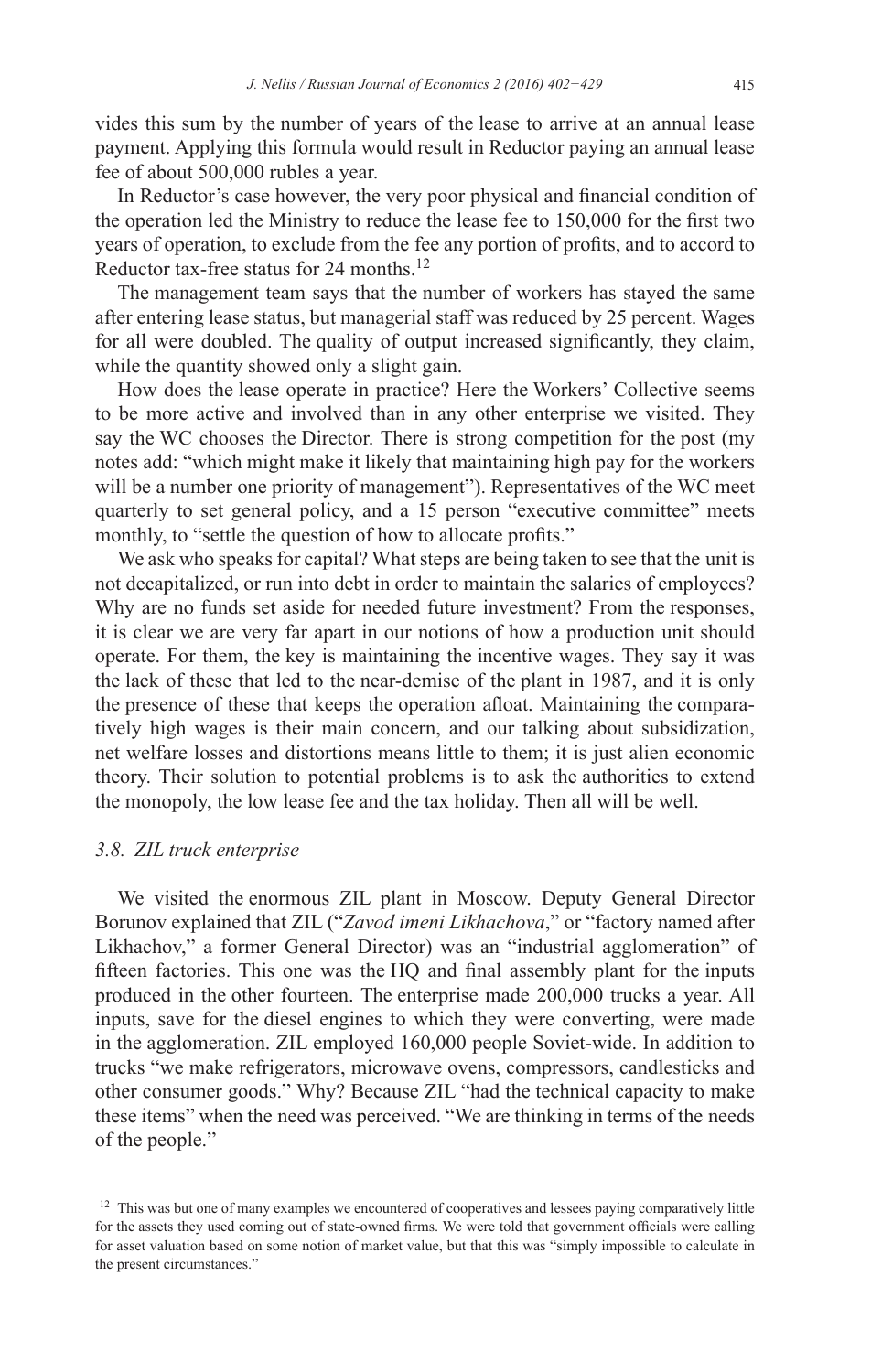The Ministry of Automotive Industry appoints ZIL's General Director and he, in turn, appoints the managers of the 14 subsidiary units. None of the 14 was self-financing or self-accounting; it was an entirely centralized operation. The enterprise is "subordinate to" the Ministry of Automotive Industry. ZIL HQ obtained from the state authorities all inputs and allocated them as needed to the sub-units. Prices for all transactions and payouts were fixed and immutable. This was still the process, "but change is coming." Relations with the governments of the various Republics containing ZIL input manufacturers were increasingly thorny. The Republics were now claiming taxes previously sent solely to the Union government. Still, the attitude here was less forward looking than in machine tool and textile units. "You cannot prepare for what you cannot foresee," is their thinking.

*Goskomtsen* officials had warned them of coming price changes. ZIL was still operating fully on state orders, but soon "we will be free to negotiate on these and all other matters." We asked what they were doing to prepare for these changes? The response was that the management team was discussing the implications of the likely changes, and consulting with the Workers' Collective as well. They noted that the WCs can recommend steps, "but final decisions rest with management." ZIL managers clearly considered the WC to be under their control.

As elsewhere, their most serious problem was that their relations with suppliers had broken down. Since many if not most Soviet producers were *de facto* monopolies, all feared that a shift to supply and demand pricing would lead to the "anarchy" of surging prices. As the fixed price system collapses, suppliers were ignoring *Gossnab* and insisting that ZIL barter with them directly to exchange finished trucks for more inputs. Borunov said this was "a big racket." But it was a game that ZIL, as an oligopolistic supplier, could play as well. Management used ZIL's status as maker of a desired product to get what they needed "by hook or by crook," said the interpreter. "*Gossnab* is dying," added the General Director.

How is this mixed system working, we asked? In essence: *Gosplan*, despite the 1987 Law, and despite the increasing irrelevance of *Gossnab*, still gives ZIL the names of buyers and tells management to contact them and arrange the transactions. The Council of Ministers also gives ZIL names of customers it must satisfy, who are not on *Gosplan*'s list. What is new is that if anything is left over after fulfilling these orders, ZIL supposedly can sell it to whatever Soviet, or even foreign, customer it wants. In theory, 10 to 20 percent of ZIL production is unplanned. But it doesn't work that way in practice, say the managers. They claim that *Gossnab* still tries to distribute 100 percent of ZIL's production according to its priorities. So far, the amount they have to sell or barter on their own remains quite small.

In addition, they face unanticipated major problems with selling any trucks in excess of state orders. Foremost among them is the poor level of internal communications technology in the USSR. The telephone system is overloaded (we noted that the higher the official, the more phones on his, and rarely her, desk; ministers with six or seven or more; managers with three to five). Fax and telex are helping but they are fairly new and their networks spotty. Second, since government insists that all trucks, state order or non-state order, be sold at the same price, ZIL's ability to negotiate deals is severely limited. Third, the State Arbitrage Commission tries to resolve disputes between government owned and operated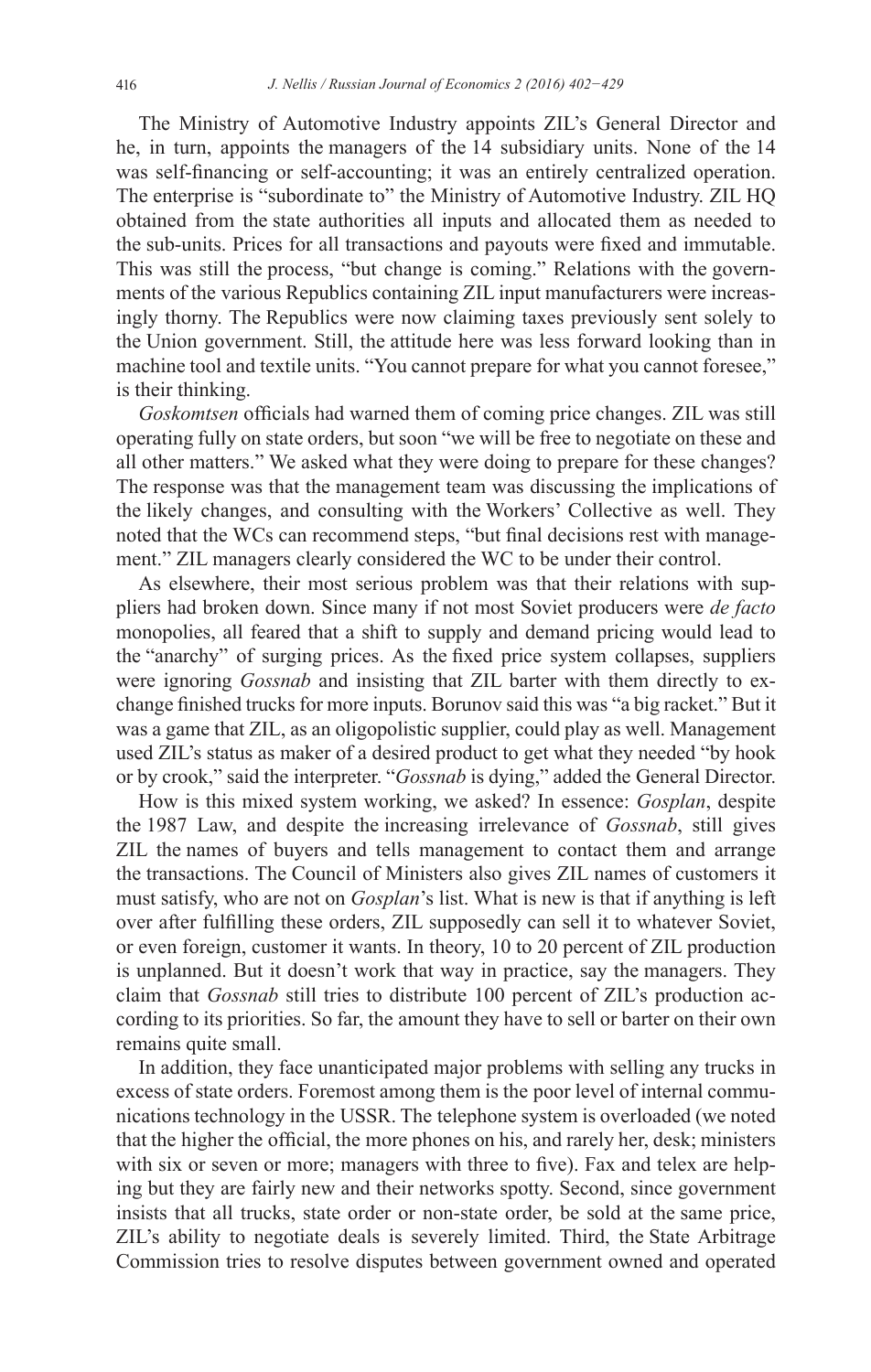entities, but has no authority to arbitrate problems between a state seller and a non-state buyer, or vice versa. There is no law or agency to deal with this.

Could ZIL compete against exports, is the next question? Yes, they say. True, foreign trucks offer better quality. But they cannot match ZIL's ruggedness, the company's distribution and spare parts network, and the knowledge of Soviet mechanics and citizens about how to work and maintain a ZIL.<sup>13</sup>

We ask, how will the proposed Enterprise Law of 1991 affect ZIL? They say, the new law favors the creation of smaller, quasi-private units. We will form a number of these within ZIL to take advantage of the increased autonomy and incentives offered. These will take the form of leases, considered to be "the only legal form." ZIL will be the lessor; the Workers' Collective will be the lessee. All of the Workers' Collective or just those workers involved in the leasehold? They were not yet sure how this would work; they seem to be waiting for instructions before reacting. Concerning the mid-term future, managers seemed both resigned and cynical.

They were more enthusiastic and positive describing how the lease fee would be arranged. As elsewhere, the amount of the fee would be derived from the depreciated historical value of the assets. In theory, the fee would be determined by (a) the time length of the lease, (b) plus a percentage of the profits of the leased unit, (c) plus the cost of services provided to the lease by ZIL (e.g., utilities, floor space). When a lease came into being, they would make the final calculation of the fee. The lessees will be allowed to buy new assets and dispose of the old. Their idea was that as the payments accumulate the amount transferred to the enterprise would eventually equal the total value of the transferred assets, and the unit would pass into purely private hands. We ask, what if the lessee performs poorly or does not pay the annual fee? Lessees persistently in non-compliance could have the assets removed and returned to the enterprise. Other penalties, perhaps including issuing a new lease, might be imposed.

## **4. What is to be done?**

Armed now with some knowledge of what ministries and managers were thinking— and hoping—we set off to talk to those who were leading the reforms, or were said to be leading the reforms: promoters of the cooperatives and lease movements, managers of the recently established commercial banks, and officials in the economic reform commissions of the Leningrad and Moscow City Councils.

## *4.1. Academician Vladimir Tikhonov (Head of the Union of Cooperatives)*

As a researcher at the Leningrad Academy of Agricultural Sciences, Professor Tikhonov had studied the cooperative movement in the West, and written on

<sup>&</sup>lt;sup>13</sup> The team is later told by a Russian that Soviets are the best auto and truck mechanics in the world. Why? Because each time a Soviet citizen takes possession of a new ZIL, LADA or KAMAZ, the first thing he does is disassemble it completely, to see what the factory forgot to put in. He thus knows the vehicle top to bottom. This story is facetious, but it is based on the real issue of poor quality control. At the end of our visit, after walking the assembly line, the team was taken to the roof of the plant. A huge parking lot stretched out behind the plant. In it, hundreds if not thousands of ZILs sat silent. We observed to the Deputy General Director, "you have a very large inventory." "Those are not inventory," came the answer, "those are the mistakes."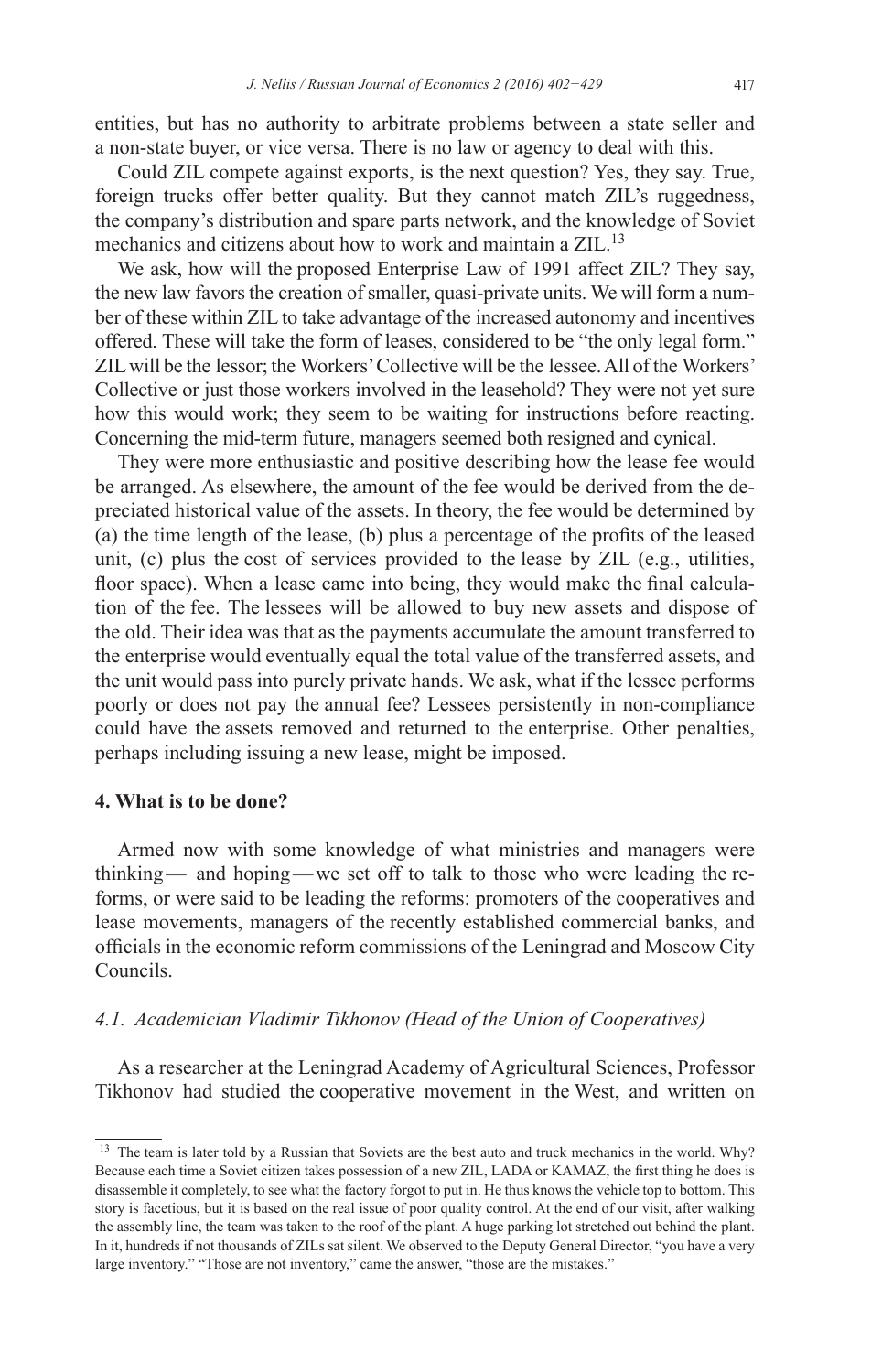the need for land reform in the USSR. He became a Deputy in the Gorbachevcreated Congress of Peoples' Deputies in 1989, and used his position to push for implementation of the 1988 cooperatives law. According to Anders Aslund he was a "radical economist....who had gained political prominence" (Aslund, 1991, p. 102).

Professor Tikhonov told us that cooperatives in the USSR differed from cooperatives in other countries. Here, they are not based on collective ownership; they are purely private firms. "It is the only way that private forms (sic!) can legally exist here," he said. The initial capitalization of cooperatives comes from contributions of private persons. The Union of Cooperatives exists to assist in the formation and expansion of cooperatives, and to protect their owners' and workers' interests.

He said: Cooperatives were legally allowed starting in 1988. As of October 1990, there were 250,000 cooperatives in the USSR, with 5.2 million employees (65 percent cooperative members and 35 percent hired help). One-third of cooperatives are in production of one sort or another, two-thirds in services. He claimed that the two percent of the Soviet workforce in cooperatives accounted for five percent of national economic output in 1989. The growth of cooperatives has been astonishingly fast, "offsetting the decline in production in state-owned enterprises." As the higher quantity and better quality of goods made in cooperatives becomes increasingly evident, more and more sectors are being opened to cooperatives. Cooperatives are now found in all forms of production, manufacturing, services and foodstuffs. Their numbers are growing within SOEs. Soon newly formed small and medium firms will be able to join our Union.

There have been three stages in the evolution of attitudes towards cooperatives. Following the passage of the enabling 1988 Law, the "initial attitude was neutral but tending toward favorable." Both officials and the public exhibited a "wait and see" attitude. The initial growth rate was explosive; 140,000 cooperatives came into existence in the first 12 months following the passage of the Law; the number of employees in cooperatives quickly exceeded 1.5 million.

Officials and consumers were pleased to see cooperative-made goods coming into the market and relieving scarcity. But they were "shocked" that the prices were, most often, substantially higher than those set by government (elsewhere we heard estimates of three to five times the official price). Officials began to criticize the cooperatives as "gougers." By mid 1989, reacting to many public complaints of the cooperatives' unfair pricing practices, government introduced restrictions, including a higher tax rate, and a discriminatory increase in cooperative input prices to 2.5 times those paid by state-owned enterprises. Government also raised taxes on all cooperative imports, leading most of them to exit from any field requiring foreign inputs. A major additional blow was the Communist Party's official statement saying cooperatives were not socialist. About 18,000 cooperatives disbanded in late 1989.

However, continuing stagnation in SOEs production, the ever-increasing shortages in consumer goods, and the vocal support of a number of pro-*perestroika* officials led to change. Cooperatives "started being treated with respect." Liberalization in the 2nd quarter of 1990 equalized tax rates for cooperatives and SOEs. This helped considerably. But cooperatives still pay much higher than SOEs prices for the same input. Moreover, cooperatives find it very difficult to obtain bank credit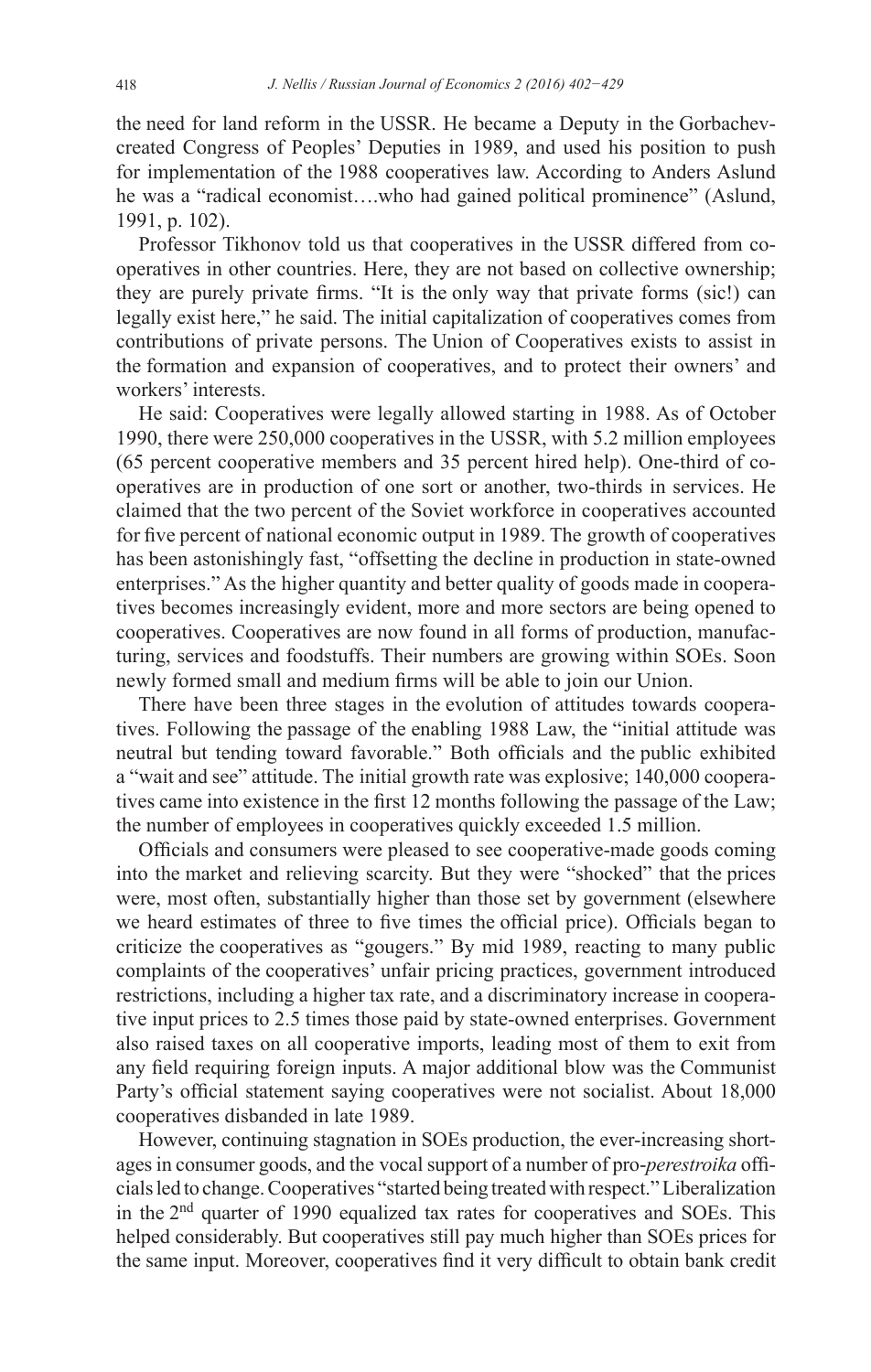(confirmed by interviews with bankers in both Moscow and Leningrad), and many inputs can be obtained only through long and costly barter arrangements. SOEs use their clout to deprive cooperatives of resources and customers. Fortunately, despite all the problems, we will win out because SOEs really cannot compete against our "much higher productivity and better quality output."

As an example of cooperative success, Tikhonov cites the case of a unit called "Builder" in the Karelia region near Leningrad. This cooperative has 600 employees working on construction projects. Its output is valued at 20 million rubles. A nearby SOE with 1300 employees, working in the same field, has output valued at 11 million rubles. This suggests, *ceteris paribus,* that the average cooperative worker out-produces his SOE counterpart by a factor of 3.9 times. In this particular instance, says Tikhonov, the input prices are the same. He claims that cooperative production costs are 30 percent less on average than those of SOEs, despite often having to pay higher prices for inputs.

Production improves in cooperatives because cooperative members work more days per week, says Tikhonov. Second, they work more hours per day. They do this because of better pay, better benefits, less bureaucracy and less outside interference. Cooperative workers take pride in their efforts. Qualified workers are "flocking" to cooperatives, and SOEs are complaining.

Cooperatives have so far had limited success in the agricultural sector, he admits. People in the rural areas are more conservative and fearful; state farms prevail. Most land is still owned collectively and most farmers are unwilling to break up the collectives and go off on their own. They are "not ready to use cooperatives." While there is no legal barrier to the entry of cooperatives in the agricultural sector, there has been little success to date. We have great hopes for the new policies on the agricultural sector that are being planned by Boris Yeltsin and the Russian Federation. Yeltsin "is very positive about private enterprise in all spheres."

In sum, cooperatives "are infants; we are taking the first steps." Only two years have passed since the first cooperatives were allowed, and many in the public and some officials are still very antagonistic. For example, the Russian (fewer and fewer people are saying "Soviet") consumer has been accustomed for years to meat priced at 8–9 rubles a kilo. He now sees cooperative-produced meat at 12–13 rubles a kilo or more, and cannot understand how this can be. There is no meat in the shops at the old price. But that is nonetheless the price the consumer is used to paying and still wants to pay. Anything higher is seen as robbery.<sup>14</sup>

Eventually the anti-cooperative attitude will disappear, concludes Tikhonov, partly because there will never again be an adequate supply of basics at the old prices, and partly because pro-reformers are speaking out to explain and support the changes. He quotes Gorbachev as saying that "private property and private enterprise are not in contradiction with socialism but promote and strengthen it." The outspoken opposition of the party and Soviet officials is declining. Why? Because, says Tikhonov, "the substantial accumulated capital of the communist

<sup>&</sup>lt;sup>14</sup> Evidence of the prevalence of an anti-coop sentiment was found even among reform-minded members of the Leningrad Economic Reform Commission, who said cooperatives had been given unfair rights and access to government goods, did not operate on a level playing field with other economic actors, and were "a rotten aspect of an excessively centralized system." They admitted that cooperatives are more flexible and people in them have more initiative, but that may be because "people in SOEs don't try so hard to steal."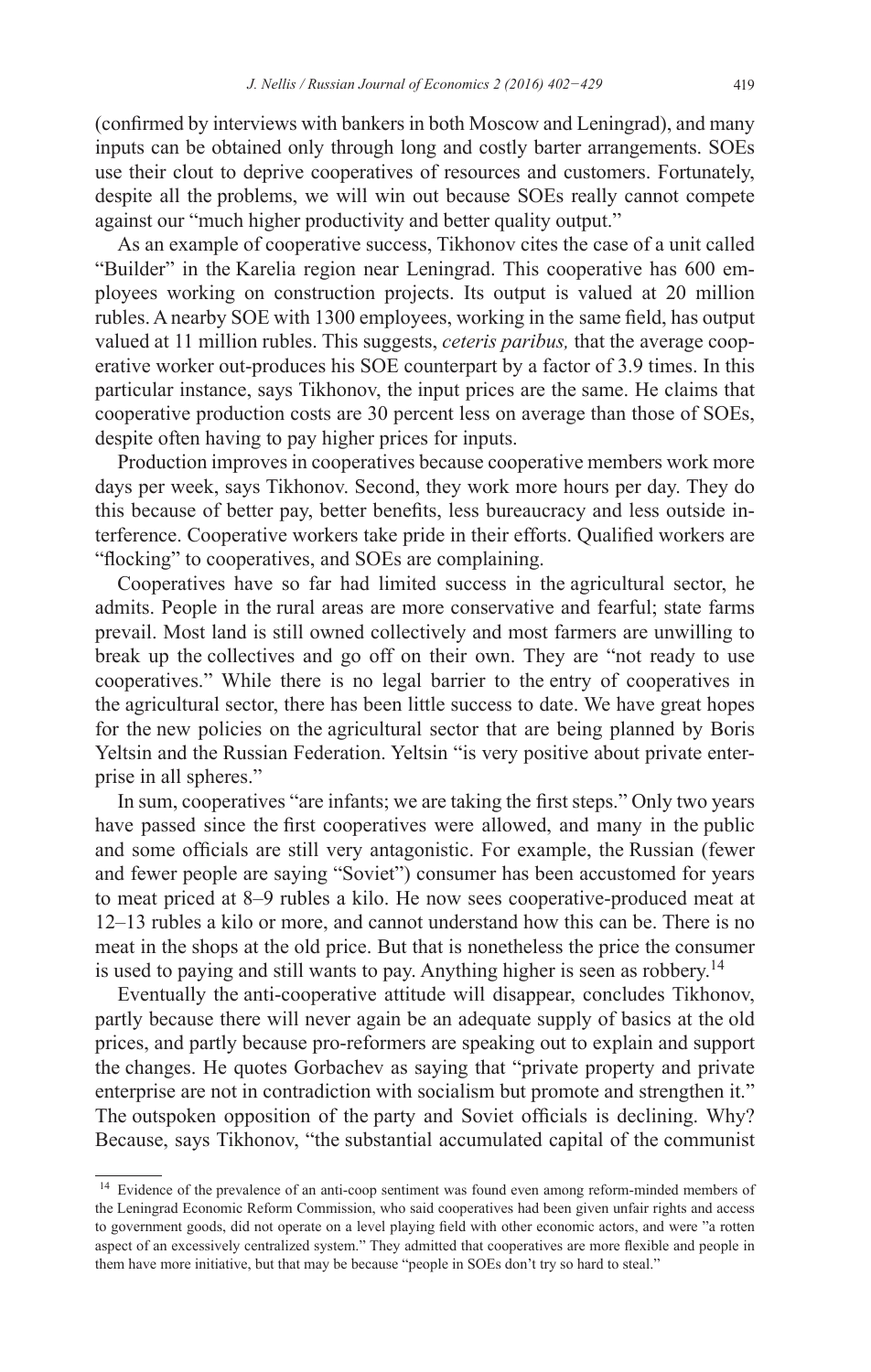party machine is now being invested in all sorts of private enterprises and ventures, including banks."

My notes on this meeting conclude: "Here is a breath of fresh air; here is a force concretely and practically pushing to enter and expand a market." We did ask from where were cooperatives obtaining inputs? It was clear that, despite their complaints about discrimination, in many cases the answer was SOEs or other state-owned sources, at very low or even zero prices. Here and elsewhere, the quick and the agile were privatizing assets, while the liabilities remained in state hands. "But: they are putting the assets to productive use; they are paying incentive wages; they are putting people to work and putting goods and services into the economy. They—with leases, SMEs and collective enterprises—are the only game in town."<sup>15</sup>

## *4.2. Moscow City Council reform group*

We met with Sergei Shatalov, Ian Melkumov,<sup>16</sup> and a five-person group working on privatization—Messrs. Glushetz, Vishnikof, Chernyak, Lazarevski and Fituni. We discussed privatization, ownership issues, banking, accounting and the possible ways forward.

My notes read: They perceive Moscow today as "an overcrowded city, with an inadequate and decaying infrastructure, woefully insufficient housing stock, a center of polluting primary processing industries, with rising crime rates and declining living and health standards." Their first wish is to create a "Moscow Business Center" to lay the foundations for market structures. They complain that 85 percent of all economic activity, of any sort down to the smallest shop, is centrally controlled. They wish to introduce, as rapidly as possible, private sector operations and ownership to alleviate the "dire" social situation, especially inadequate food supplies. They acknowledge that the largest obstacle is the ingrained negative attitude of the bulk of the local population to private activities.

They say the next most important barrier to private operations is the total lack of real estate and storefronts in which private business can operate. "No adequate procedures exist for the valuation of real estate assets; we do not know where to begin." Existing law says that the forms of transformation allowed to date (cooperatives, leases) exclude the transfer of real estate and land. When a part or all of an enterprise is hived off, the land remains with the state. This leads to abuses both by the parent firm, and by regulating officials.

These Moscow reformers are for rapid ownership change, but they warn "prices are now meaningless; ownership change won't solve all problems by itself." The situation is "eventually correctable, but a long period of adjustment is necessary." "We have no real knowledge of real functioning of a market system," remarks another participant in the meeting.

They are worried about the recent "multiplication of conflicting legislative actions" from the Union, the Republics, and local authorities, all claiming that they are the responsible parties for economic activity, "But," they say, "none want

<sup>&</sup>lt;sup>15</sup> Igor Artemiev informs me that Academician Tikhonov died shortly after the mission was in Russia.

<sup>&</sup>lt;sup>16</sup> Sergei Shatalov later became a staff member of the World Bank; Ian Melkumov is today a well-known financial analyst and commentator in Moscow.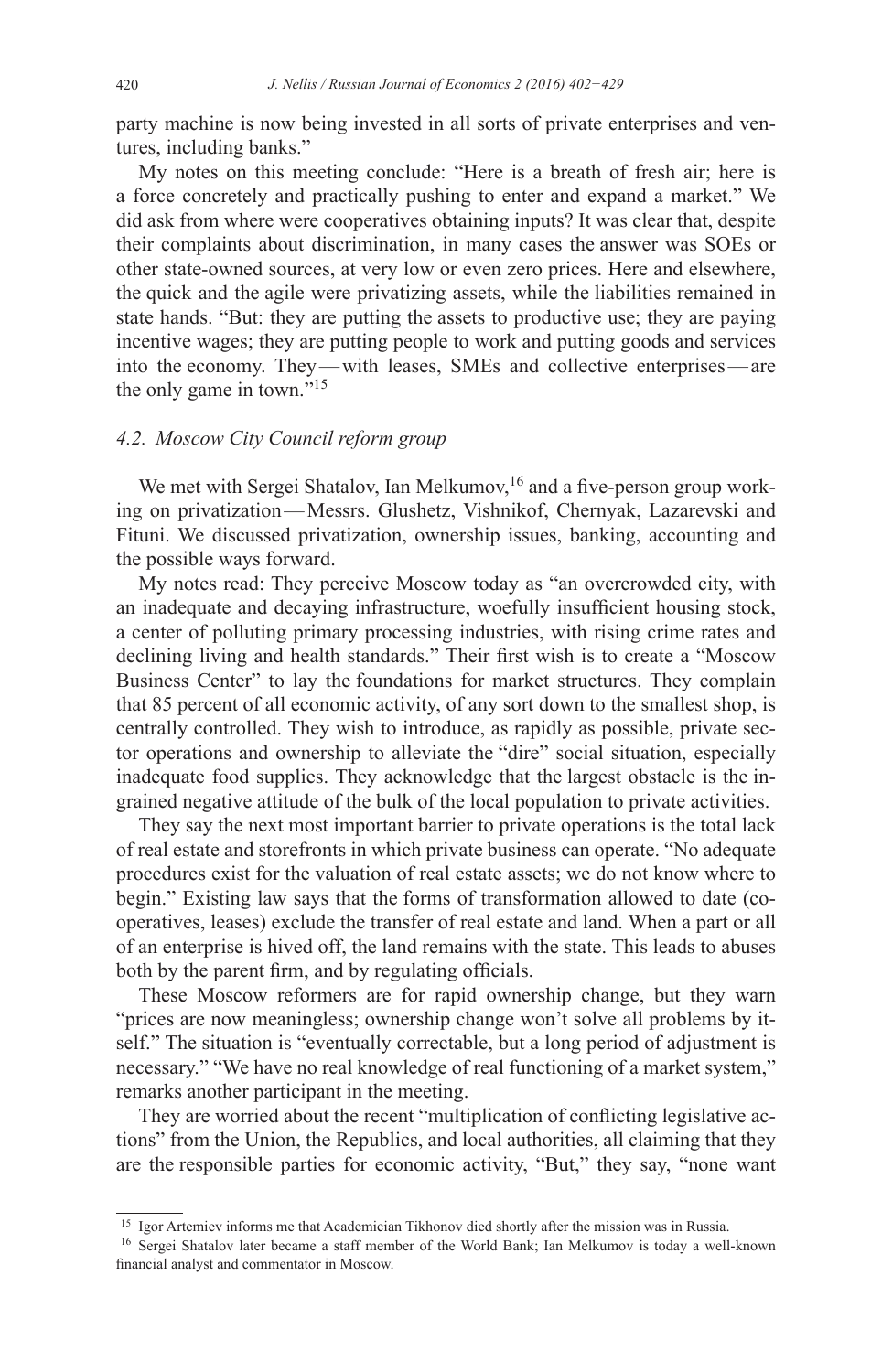to pay for the upkeep of enterprises." Two participants start to argue about how to interpret a recent decree on enterprise accounting. A third person says to us, "This is not the only crazy document adopted recently by central government." A fourth participant says, "we have here belligerent incompetence; everybody wants to make laws and nobody wants to work."

The participants confirm that SOEs are complaining of a loss of their good workers to cooperatives and leases. They think this will only accelerate unless enterprises are given the freedom and means to pay incentive wages. At the same time, they are concerned about the effects of rising prices and wages on pensioners. Development of a social safety net is an urgent matter.

The speakers on privatization are agreed: It is "clearly understood that the only way out of the critical situation is privatization." But they see great obstacles to its implementation. First, the population has no money to buy assets or shares. Second, there are no settled privatization procedures, but only bitter conflict between various levels and persons as to what to do. And who is in charge. Third, they are all very concerned about the privatization of state monopoly producers of basic goods. There will be a need to control prices. Such as, we ask? Bread. Why bread? Because, it appears, there is a single massive SOE producing bread for the entire Moscow region.

A Bank economist says bread is not a natural monopoly. Bread baking is a contestable market; it should be easy to allow other bakers to enter this market, and the problem will be solved, without regulation, by competition. Puzzlement. "What do you mean by a natural monopoly and what are contestable markets," they ask?

Shatalov, supported by others, says that, ultimately, the Moscow City Council wishes to privatize SOEs by means of employee buyouts. Given the fact that most people have little or no money, present thinking is to involve banks in the process. Perhaps banks could fund the buyouts in return for shares in the enterprises? (This strikes one as something of an embryonic forerunner to the famous, or infamous, 1995 "Loans-for-Shares" scheme.) They speak of prioritizing buyers, with Moscow units being offered first to Muscovites, then Russians, then Soviet citizens, then to any resident of the USSR. Foreigners? Only in partnership with a Russian, they say, and only with the approval of the Workers' Collective.

The meeting ends with several participants stressing that policies must take into account "the mood of the people and observe the concept of social justice," which seems to mean that "the accumulated national income be equitably distributed among all citizens." The rationale is that over the past 70 years the state took for itself "6/7 of the production of enterprises." All contributed to this wealth, and "all want something back." Only one participant, Mr. Chernyak, disagrees: We should sell to investors, regardless of nationality. We want experienced, moneyed owners; "we must teach ourselves how to act in a market."

Most of the others reject this view. They offer the idea that any enterprise, public or private that controls over 65 percent of a product market will be subjected to price controls. Firms with between 30 and 50 percent of a market will require regulation on price "and rules on who to sell to." One of the group says, "If a price results in excessive profitability, then we will raise their taxes." Lazarevski ends this part of the discussion with a plea for a gradual approach to privatization. He says, "If we dismantle the old systems instantly it will only be worse."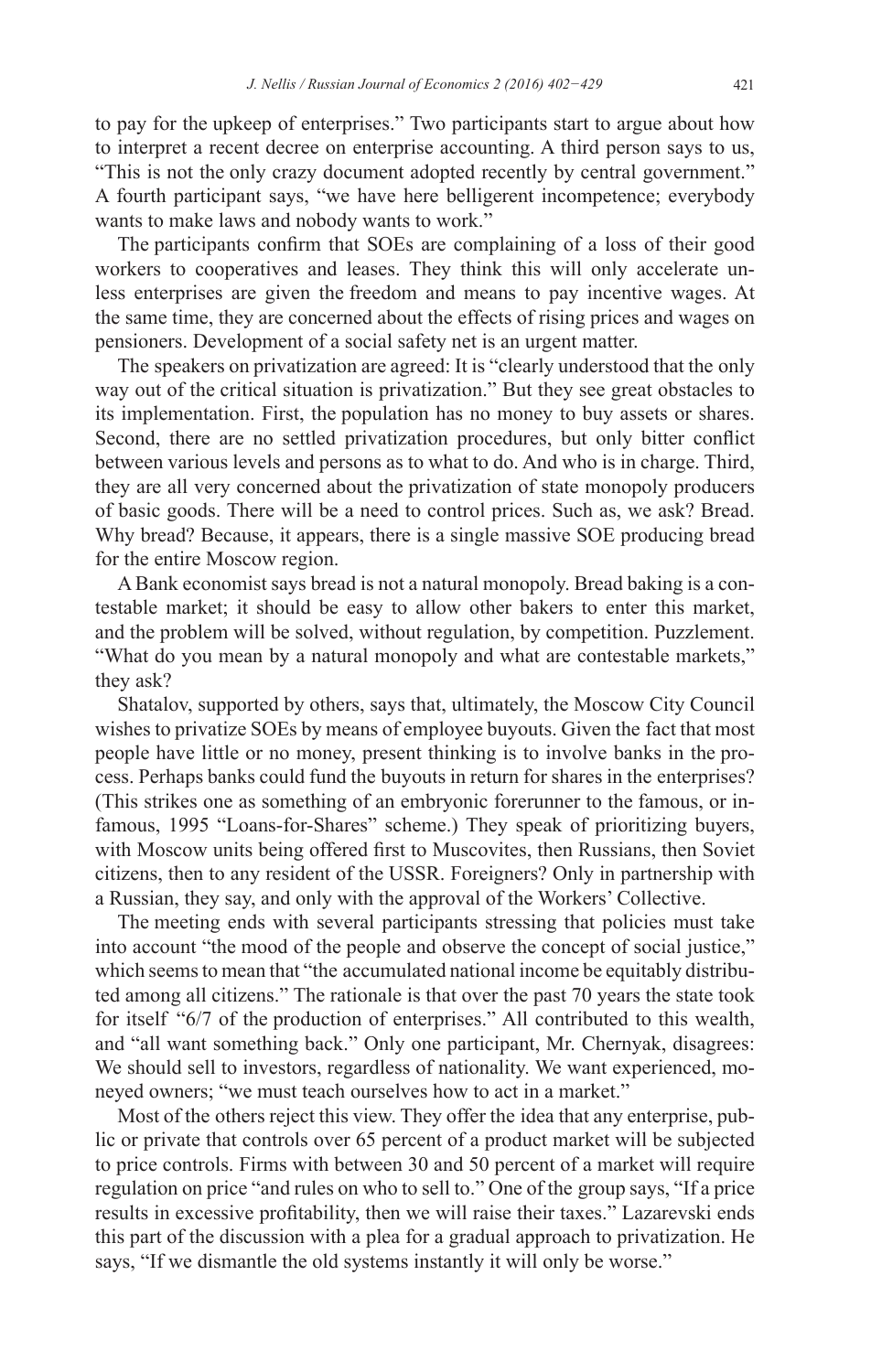Someone on the Bank team notes that even among a group of reformers there remains a great deal of interventionist sentiment. But several in the Moscow group remind us that in the Soviet context, they are radical reformers, attempting to introduce free markets and full democracy. These are totally new objectives. If the old guard returns to power we will be ousted or exiled—"or executed," someone says. They argue that their lack of knowledge on the mechanics of what they want should not blind us to the fact that they are facing desperate, immediate problems, and have had little guidance and no theory on which to operate. It is not surprising that they think of solutions in terms of measures they are familiar with, such as intervention and control.

My notes conclude: "They are uninformed, not unintelligent, and they need and deserve help."

# *4.3. Banks: Energomash Bank, Leningrad Industrial and Commercial Bank (LICB)*

In Leningrad we met with Leonid Talmach, Chairman of the Board of the Energomash Bank, and in Moscow with V. G. Semenov, President of the Light Industry Commercial Bank (LICB).

Talmach claims that his bank, founded in May of 1988, was the first true commercial bank in the Soviet Union. The registration process with *Gosbank* was tedious, repetitive and painful. *Gosbank* saw its role as obstruction rather than assistance. Nonetheless, there are now, he says, 300 commercial banks in the USSR, 12 in Leningrad alone. His bank has 38 employees and 1.5 billion rubles in "annual monetary circulation" (a sort of turnover?).

His goal is to create a full-service, universal bank on the Western model. He admits Energomash is not there yet. The bank presently offers credit, short and long-term deposits, and savings accounts. Savings accounts are only for shareholders in the bank. Who are the shareholders? A number of "concerns" formerly branch ministries or sub-sections of these ministries; about threequarters of them in the energy sector. Can anyone buy your shares? No, government had decreed that private citizens are not allowed to buy shares in commercial banks.

Why do concerns invest in your bank rather than in their own enterprises? First, we're a good investment. We're a well-run bank, managing to get a 20 percent return on equity, which we are required by law to split in two; half to dividends, half to a reserve fund. Thus, we pay a 10 percent dividend. Second, concerns get borrowing rights from Energomash, "in some cases far above their capital allocation." The shareholders thus get leverage, though we do have a 35 millionruble limit on the amount of loan to any single customer. Why borrow from Energomash rather than a state finance institution? We are easier to deal with; with us there is much less red tape, delays and "headaches." "We're here to assist the client, not treat him suspiciously when a demand for capital is made." The customer encounters a different service mentality in Energomash. Moreover, state banks are now severely short of lending capital.

Expansion of plant is the basic use of most funds lent, he said. Interest rates on deposits are set by government and are the same for all banks, state or commercial. We compete mainly on service, "and we win." Interest rates on loans do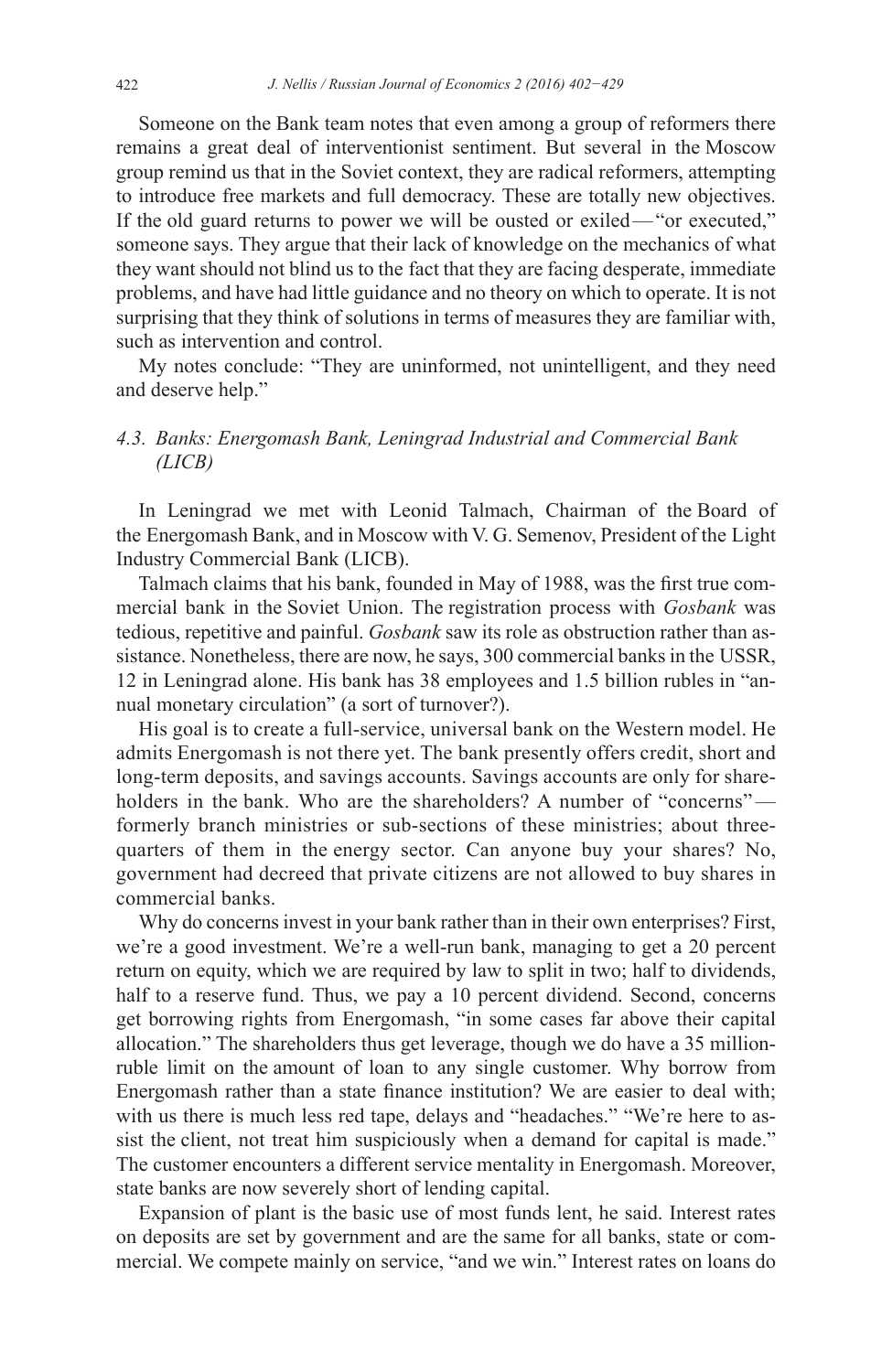vary; seven percent is the average interest rate at the moment, but Energomash has a number of loans out to enterprises at 15 percent—and a very few "social loans" at one percent interest. These last are a public relations measure to placate *Gosbank* authorities.

Nonetheless, state-owned banks still have special powers and privileges and an inside track with many of the largest state enterprises. We have run into "sabotage" by state-owned banks of our efforts to attract new clients. However, as liberalization unfolds the state banks' special circumstances will vanish; it's just a matter of time.

Regarding appraisal, he and his staff carefully assess the borrower, the operation and the client's business plan. "You must persuade us of the quality of your proposal." We negotiate a sensible maturity. We demand collateral. If the applicant has no property and no assets, then there will be no loan. We are not allowed to seize personal property, but if a shareholder's loan is not performing, we can "negotiate to remove profit from his account." (And we later learned from the LICB that there are limits on how much of his "deposits" any shareholder may withdraw on demand.) "We want to protect ourselves and minimize risk, but serve the client."

What about bad loans? In the case of a shareholder with sums in his account, there is no difficulty in recovering some or most of the loss, though even here we have to negotiate. Recovery is more difficult with non-shareholders, "but we get something back." In general, our powers are limited and property rights are ill defined. We have no right to impose bankruptcy, for example. There have only been a few test court cases regarding bad business debts and they have not gone in favor of the lender. So we have to be careful.

The legal framework on debt will evolve in our favor. The bigger problem is the absence of a modern financial infrastructure: logical, modern banking laws and regulatory structures, deposit insurance, re-insurance, wider share-holding, a real estate market, intermediaries, brokers, etc. We are not even allowed to advertise and "we don't know who has money."

Talmach concluded by noting that many are surprised that competition is coming to the banking sector. No matter how many and important the signs that the old system has ended, many people, even those who should know better, are amazed when they see what is coming next. He admits that many early Soviet entrants into market or market-like operations were "gray elements, thieves and hooligans." But honest people are following the leaders. More entrants and more competition are needed, and these will lead to lower prices. As that happens, the public will accept the transition.<sup>17</sup>

President Semenov too claims that his bank was the first to take advantage of the new legal framework and become a commercial bank (perhaps each means that they were the first in their respective cities). He states that he has 15,000 clients. In addition to "many large enterprises" he says his bank serves 5,000 cooperatives, associations and small and medium enterprises. He notes that loans to cooperatives make up about 15 percent of LICB's total lending. Semenov estimates that 10–15 percent of LICB's loans to cooperatives went into default in

<sup>&</sup>lt;sup>17</sup> Later in the 1990s, Mr. Talmach moved to the Republic of Moldova. He served as President of the National Bank of Moldova from 1995 to 2009. The latest I can find on him is a 2012 mention that he had been put forward as a candidate for the Presidency of Moldova. He was not elected to the post.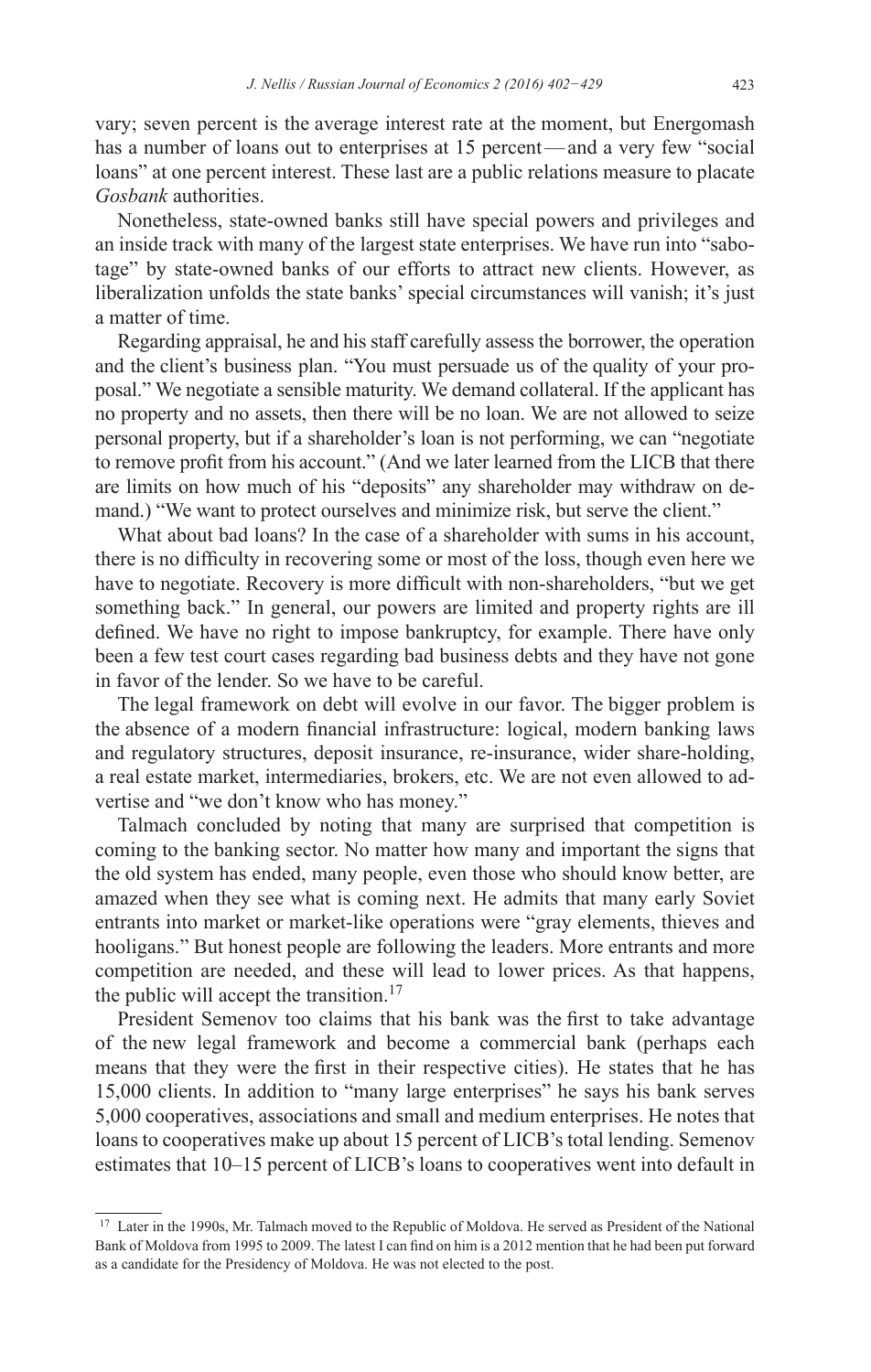1989; LICB's cooperative portfolio ran a loss. Cooperatives, he said, come into and go out of existence very rapidly. The law allows them to form "without individual contributions" (meaning, we think, that there are no resources belonging legally to the cooperative), and the courts have so far "resisted serious corrective action on defaulters." This is a concern; "we must be much more careful in dealing with cooperatives' loan applications than with SOEs."

Semenov says the LICB makes money on what amounts to a factoring operation. That is, the LICB buys at a discount the non-performing debts owed to enterprises and takes up the collection effort. How can you collect on the debt when the enterprise cannot? Banks are more feared and respected than enterprises, he says. Plus, we have a network of corresponding banks across the Russian Federation, and they can exert pressure over suppliers and clients of the defaulter. He claims that this is a lucrative business line.

He agrees with Talmach that the absence of legislation on banking is a serious deficiency. Government, he says, was very late in initiating reform in this crucial area; the shortcoming now poses a major blockage to all other reform.

Our team had many other interviews, but the information obtained elsewhere mainly reiterated and deepened themes already covered: The loss of control by central authorities, the depth and costs of the pervasive uncertainty, the search for relevance and indeed survival among elements of the collapsing planning system, the quest for private foreign partners and money, the struggle to construct new economic and financial mechanisms that would be both productive and socially acceptable, and the deep concern raised by the overarching political questions.

## **5. Then what?**

The final joint IFI report—incorporating the findings and suggestions of the various teams of all four international organizations—was compiled, reconciled, distilled and published in December of 1990 (IMF et al., 1990), just two short months after our time in the USSR.

#### *5.1. Short-term Outcomes*

The final report was mercifully succinct (50 pages), surgical in its dissection of the causes of Soviet economic decline and the depth of the crisis facing the country, and loaded with reasonable, imperative tense ("the Government should…") suggestions on what should next be done in areas ranging from macro-economic policy and management to seven different "systemic" policies (of which enterprise reform was one) and seven different sectoral issues (e.g., environment, agriculture, housing, transportation, etc.).

With regard to the overall strategy of launching the transition, or to be more accurate, the strategy of deepening and carrying the transition forward, the report considered a "conservative", or gradualist, and then a "more radical" approach. To no one's surprise, the report recommended the more radical option. But what "radical" meant was rapid price decontrol and macroeconomic stabilization measures. Measures proposed for the enterprise sector did include the introduction of a bankruptcy regime for persistent loss-makers, which would have been a radical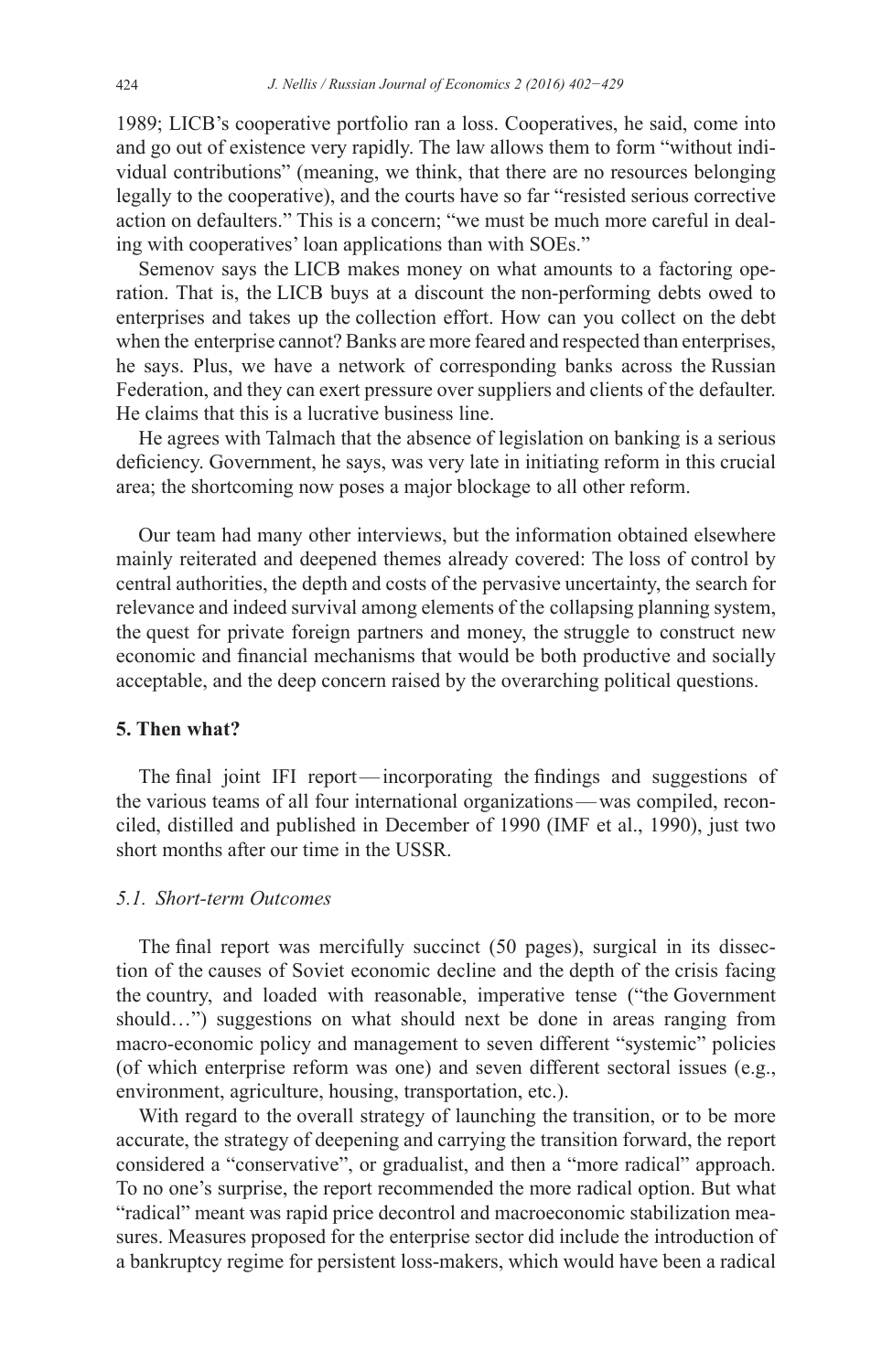step, but it was not enacted. The report did *not* call for wholesale, mass and rapid privatization.

True, the report said "the ultimate goal of ownership reform is to privatize almost all enterprises in the USSR." It acknowledged "…the desirability of moving rapidly…" But it then stated "…doing so effectively on a large scale…" was "…a practical impossibility" (IMF et al., 1990, p. 26). The report thus devoted seven paragraphs to the issue of how to privatize, but spent four full pages on the question of how to reform and manage evolving state enterprises (IMF et al., 1990, pp. 27–31). (Few of these proposed recommendations were ever enacted.) Despite the lip service paid to the need for speed, the recommended path to ownership change was distinctly gradualist. We did not anticipate what was coming in 1992.

#### *5.2. In the medium-term…*

1991 was a tumultuous year in the Soviet Union. In March, a majority in nine of the 15 republics voted to keep the Union, albeit in a changed, more truly federal form. Citizens in six republics boycotted the vote. In June, Boris Yeltsin was elected head of the Russian Federation, easily overcoming pro-Union opponents. Dissolutionist pressures strengthened. Fracture lines were based on nationality and economic philosophy: Those hoping to retain the Union tended to be gradualist in economic approach; those favoring the complete independence of the republics also wanted full-speed economic transition to the market—and many did not care if adoption of those policies would entail the breakdown of the Soviet Union.

On August 19, the day before the republics were to meet to ratify a new, looser Union arrangement, a group of senior Soviet officials ordered the arrest of Gorbachev, who was vacationing in Crimea. They then banned all political activity, and the publication of most newspapers. The expected public support for the coup failed to materialize. Russians flocked to support Yeltsin (who had his moment of undying glory, standing on a tank outside the parliament, defying the coup plotters). The putsch collapsed in three days, and Gorbachev—much diminished by the events—was released.

The coup had failed, but the fear of a repetition galvanized the separatists and economic radicals, and spurred the political dissolution. The Baltic states' independence was recognized in September. Through the fall, more and more Union ministry powers and resources were assumed by the Russian Federation. The final blow came on December 1, with a 90 percent "yes" vote for independence in Ukraine. The USSR and the Communist Party of the Soviet Union were officially dissolved; Gorbachev resigned, and by the end of the year all official Soviet functions ceased.

The point is that the Soviet/Russian political situation pushed all else to the rear for most of 1991. Only in the late fall of that year, with the consolidation of the Yeltsin government, could the full attention of officials turn to the details of market-oriented reform in general, and enterprise reform in particular. World Bank and other IFI assistance was then requested.

In November, a World Bank mission returned to Russia in part to "learn the state, and advance the development of privatization." In the year between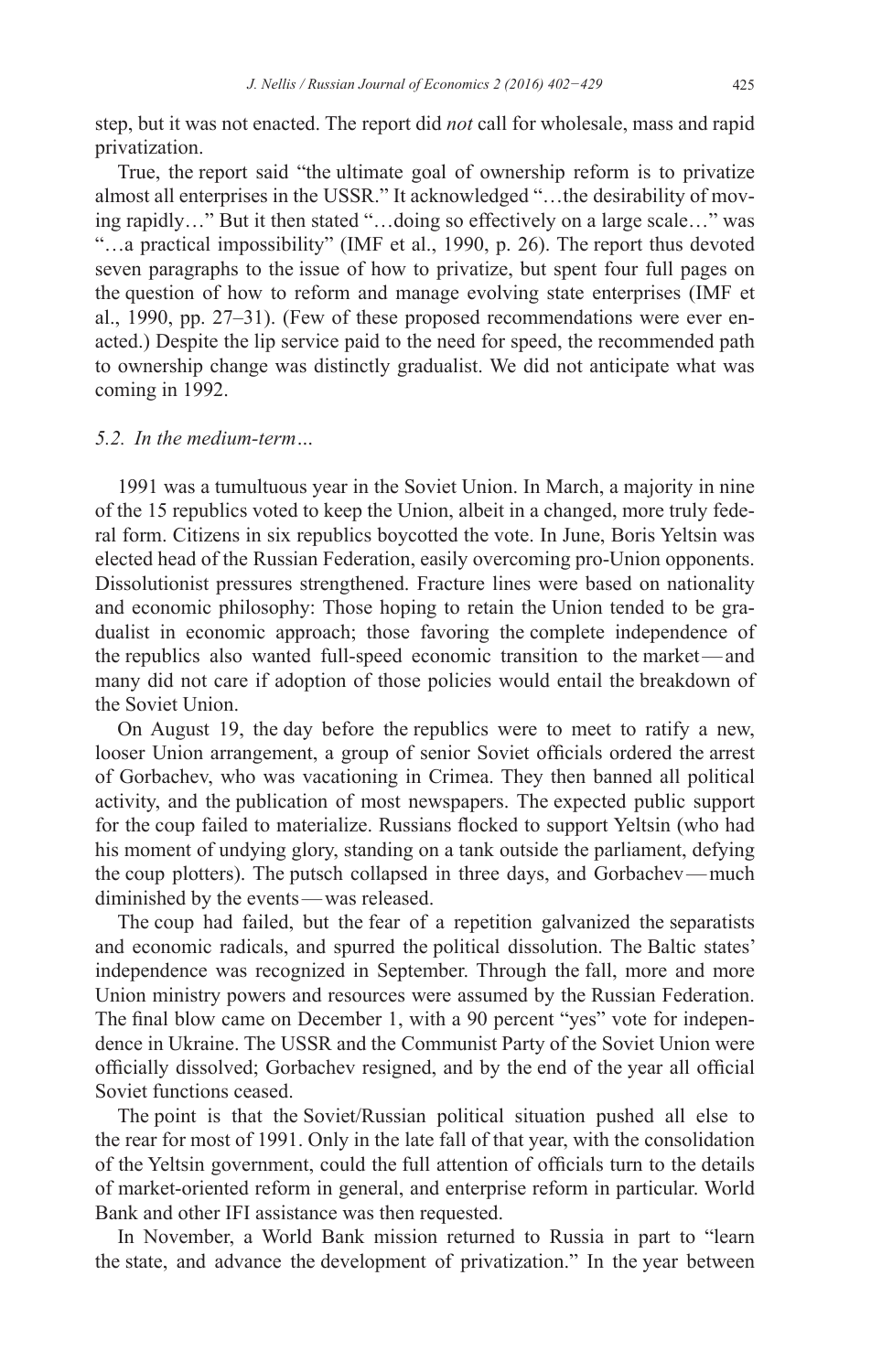the joint mission and the second trip to Moscow many of us in the Bank working on enterprise reform had generally become much more persuaded of the correctness of a mass and rapid approach to ownership change. Partly this was because the Czechs were pushing ahead with an innovative voucher scheme that promised to divest quickly, and, it appeared, fairly, a large portion of state-owned enterprises. There were other rapid-action approaches underway, in Poland, in the former East Germany, and in Lithuania. Above all, the attempted coup in Russia had given weight to the argument that unless one acted rapidly to create a large group of private property owners and operators who possessed a substantial material interest in maintaining the new system, then the communists might try again, and this time meet success. The perspective had changed.

Back in Moscow, we found a country "in ferment." The Back to Office Report (BTOR) noted: "There is underway in Russia an increasingly open, faction-ridden and dangerous struggle to appropriate the property rights formerly vested in 'the people' as a whole" (Nellis, 1991b, p. 1). The actors in this struggle were:

- *The Russian Federation government*, acting through its newly formed State Committee on Property Management (or GKI, from its Russian initials). Its mandate was to privatize rapidly, transparently and fairly. We met and talked with the just appointed Chairman of the GKI, Anatoly Chubais ("he seems good," read the BTOR).
- *The workers in enterprises*. For 70 years they had been told their labor was the major factor in determining value, and that the means of production were theirs. A Federation law on privatization, passed in July 1991, partly supported this view.
- *The managers in enterprises.* The processes of leasing and the formation of cooperatives had steadily advanced through 1991. We concluded that "In the present murk of undefined property rights, managers are rapidly becoming quasi-owners of enterprise assets through spontaneous privatization, that is, management and employee buyouts. The process is non-transparent and appears to be taking place on a scale far greater than in other countries" (Nellis, 1991b, p. 1).

To this normal mix of claimants was added the diverse regional governments of the Russian Federation, many of which were insisting that all resources and enterprises in their territories were their property, to dispose of as they wished. And the remnants of the branch ministries, though weakened, were still using their contacts and remaining resources to secure some position of ownership or at least influence in the coming divestitures.<sup>18</sup>

The BTOR then stated:

"The result is a colossal mess. The Russian Supreme Council passed a (privatization) law on 3 July 1991 in an early effort to sort it out; but many Russian officials and all foreign lawyers and observers agree that the law adds to rather

<sup>&</sup>lt;sup>18</sup> Some of the officials in these ministries did succeed in turning themselves into private and enduring entities. Nikolai Panichev, for example, last mentioned as Minister of Machine Tool and Tool Industry, became President of RossStankoInstrument Holding Company, an import/export group servicing the machine tool industry. He still held that post as of 2012. While private, the firm's public notices prominently mention its former ministerial status.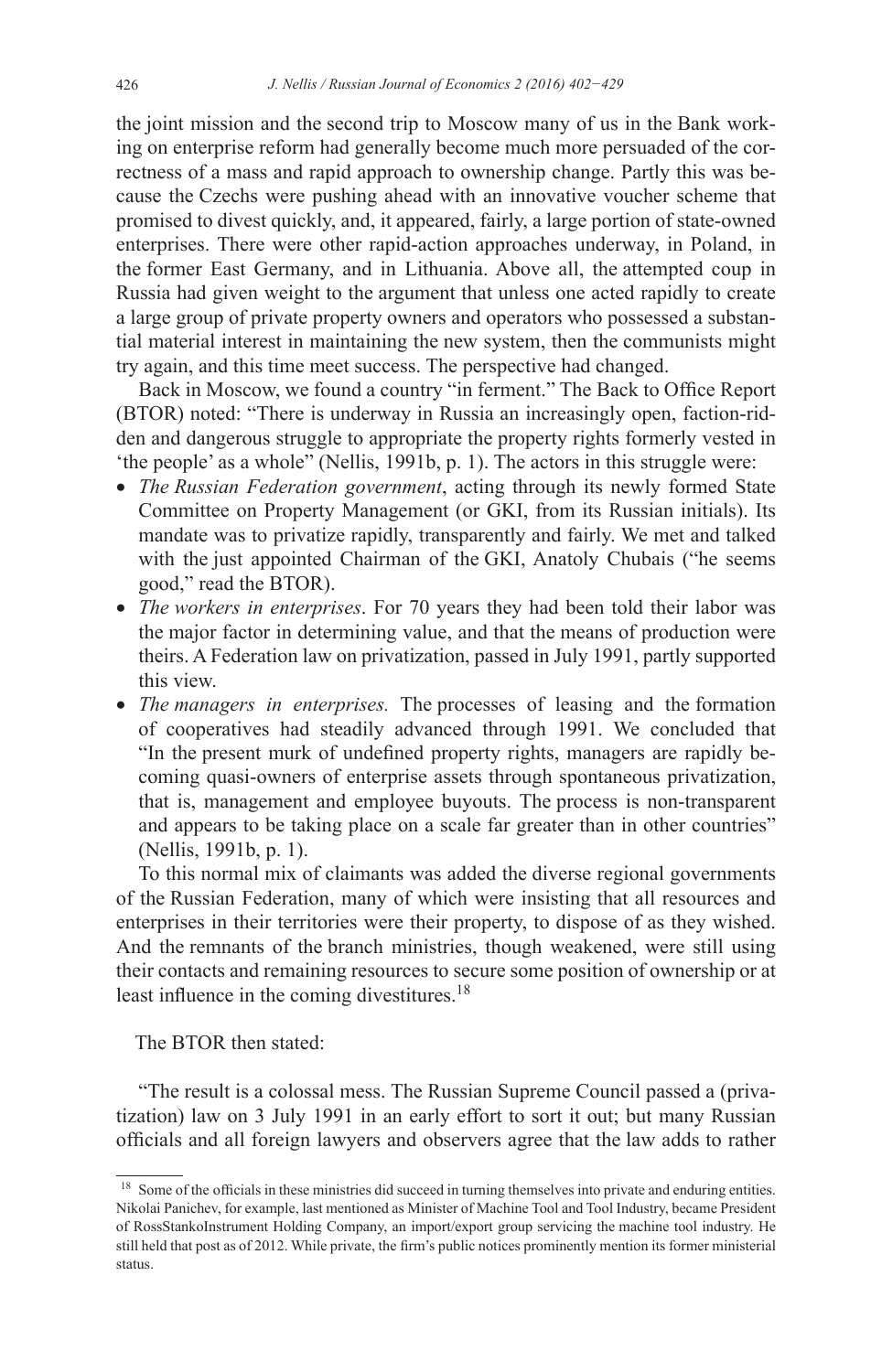than resolves the confusion. Its faults: (1) It says almost nothing about foreign investment; (2) an accompanying act establishes 'investment certificates' that will be given to the public; the people think this will result in a distribution of wealth; officials don't have the slightest notion of the legislators' intent or what to do with this concept; (3) the law created a plethora of over-lapping, decentralized, competing institutions to manage parts of the process; in the few major cities where they have come into existence they are fighting with each other, and the local elected officials, over who controls privatization; (4) the law does not say whether the old branch ministries are dead and disbanded, or whether their present strenuous efforts to maintain themselves are legal; and most ominously, (5) the law gives the workers' collectives in the enterprises the power to approve or reject (or at least seriously delay) privatization proposals" (Nellis, 1991b, p. 2).

At this time Moscow was alive with ideas and proposals for what the Russians should do next in privatization, from Russians in- and outside government, from within the World Bank and other IFIs, and from the growing number of advisors, private operators, privatizing politicians from other countries and academics—e.g., Jeffrey Sachs, David Lipton, Andrei Shleifer, Enrico Prodi of Italy and Roger Douglas of New Zealand—who were turning up in droves. The brand new GKI team promised speedy early action, but—reasonably enough—was not yet able to offer details. Most interesting, in light of the program later adopted, the number two man in the GKI, Dmitri Vasiliev, told us that neither he nor Chubais thought much of the promised 'investment certificates,' or vouchers.

At the end of this mission the World Bank's Manuel Hinds strongly recommended that all the past spontaneous privatizations and outright grabbing just be legalized. His view was that managers knew the enterprises better than anyone. If properly incentivized, they would be in the best position to make something of them. Give them the companies, impose a hard budget constraint and end subsidies, and let the market sort out winners and losers, he said.<sup>19</sup>

This 'let it rip' approach was too much for many others, who wished the GKI, with assistance, to become something like the German Treuhandanstalt. This body was then rapidly privatizing thousands of firms in the former DDR, mainly by selling assets to more or less qualified buyers. But many of the buyers were West Germans. And the Treuhand was spending literally billions of Deutschmarks maintaining moribund enterprises until some buyer for the residual assets could be found. Where were buyers of this sort to be found for Russia? Where were survival funds of this magnitude to be found? Too bad, said someone on the Bank team, there is no West Russia.

Variations on the themes of 'get it done' and 'find good owners' abounded, but by the end of 1991 no single notion had yet won the day.

#### *5.3. And in the long run?*

After this, the Russian privatization story becomes well known, well analyzed and well outside the scope of this historical note. The briefest of summaries: Perhaps partly influenced by outside views, but mainly based on their own assessment of the situation—and above all, by their overriding fear that the com-

<sup>&</sup>lt;sup>19</sup> Hinds had staked out this position in a paper written earlier; see Hinds (1990).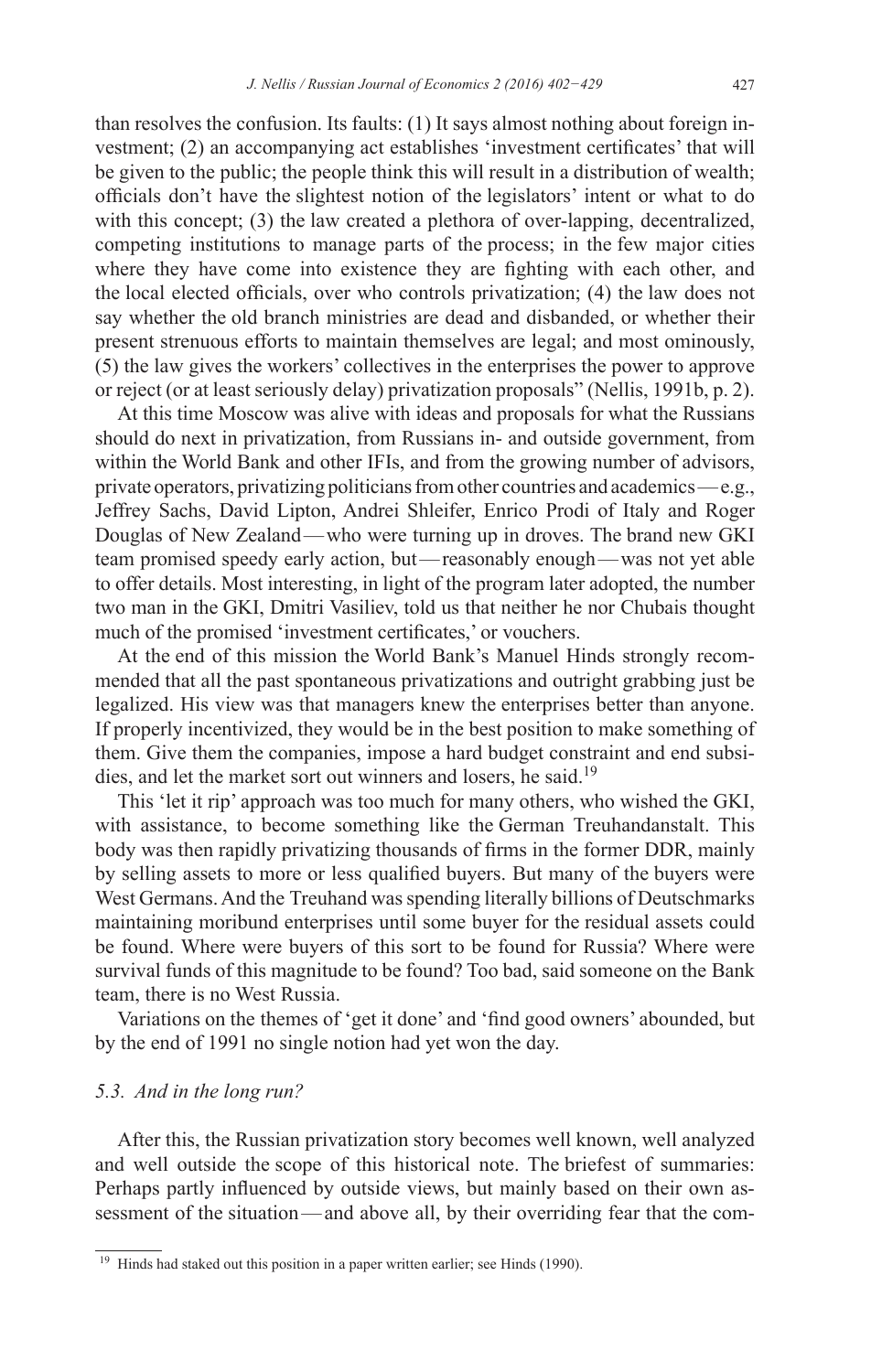munists might try again to regain power—starting early in 1992 GKI officials opted for a mass and extremely rapid privatization approach, using vouchers. These vouchers or coupons could be sold for cash or used in upcoming auctions to obtain shares in a privatized firm. GKI leaders decided to employ this difficult and untested voucher method because they had been persuaded that the public would not tolerate a simple sale of enterprises to the former *nomenklatura* or to foreigners, or some combination thereof. They concluded it was essential to find a way of obtaining the involvement and the acquiescence, if not the enthusiastic support of the population. Vouchers, they claimed, appeared to be the only practicable way to do this.

The World Bank and other donors provided heavy and sustained assistance for this program. Bank staff member Ira Lieberman tirelessly led a Bank team that, over the next three years, helped the Russians transfer to private ownership between twelve and fourteen thousand large and complex companies, employing half the total Russian workforce. Moreover, through the voucher program, this unprecedented transformation made shareholders of 40 million Russia citizens. By the middle of 1994, the general assessment was that this was an amazing and generally positive accomplishment.20

The Russian privatization program went disastrously wrong after 1995. There are critics who argued that the preceding, Bank-supported mass privatization program had set the scene for the later major failings. They<sup>21</sup> thought that Bank staff and other foreign advisors should have seen the negative potential of the mass privatization approach. Western advisors, they reasoned, should have seen that the trumpeted anti-communism of the privatizers was a smokescreen to hide the enrichment of themselves and their allies. The advisors should have supported a more gradualist approach, based on building the institutions needed for a broadly beneficial sort of capitalism to flourish.

Others said nonsense; the accomplishments of the first three years of the program laid a solid foundation that was squandered by post-1994 decisions and actions of the Russian government. Members of the coterie surrounding Yeltsin knew what they wanted and how to get it. They took advice and assistance regarding the mechanics of privatization, but they never allowed any external voice to influence their underlying policies and goals. Had anyone given them advice to move gradually, they would have ignored it. And given the political circumstances prevailing in the mid-1990s, they might well have been right to do so (Shleifer and Treisman, 2000).<sup>22</sup>

In any event, rehashing this old debate is not the purpose here. It has been done and redone (see Nellis, 2008).

The sole remaining issue to address in this historical note is this: Why did the 1990 joint IFI mission not get a glimpse of the coming emphasis on mass privatization? How did it—we—miss the fact that the government of the Russian Federation would opt for audacity? The answer, I think, is not so hard to grasp:

<sup>&</sup>lt;sup>20</sup> For a generally positive assessment of the program as of 1994, see Lieberman and Nellis (1994).

<sup>&</sup>lt;sup>21</sup> The most prominent of the "they" was Joseph Stiglitz. He became Chief Economist of the World Bank in February 1997. He then began to take an interest in privatization in formerly communist countries. In 1999 he published two papers criticizing the advice given by Western observers of the process, including those from the World Bank. See Stiglitz (1999a, 1999b).

<sup>22</sup> Note that Shleifer advised the GKI on its program.